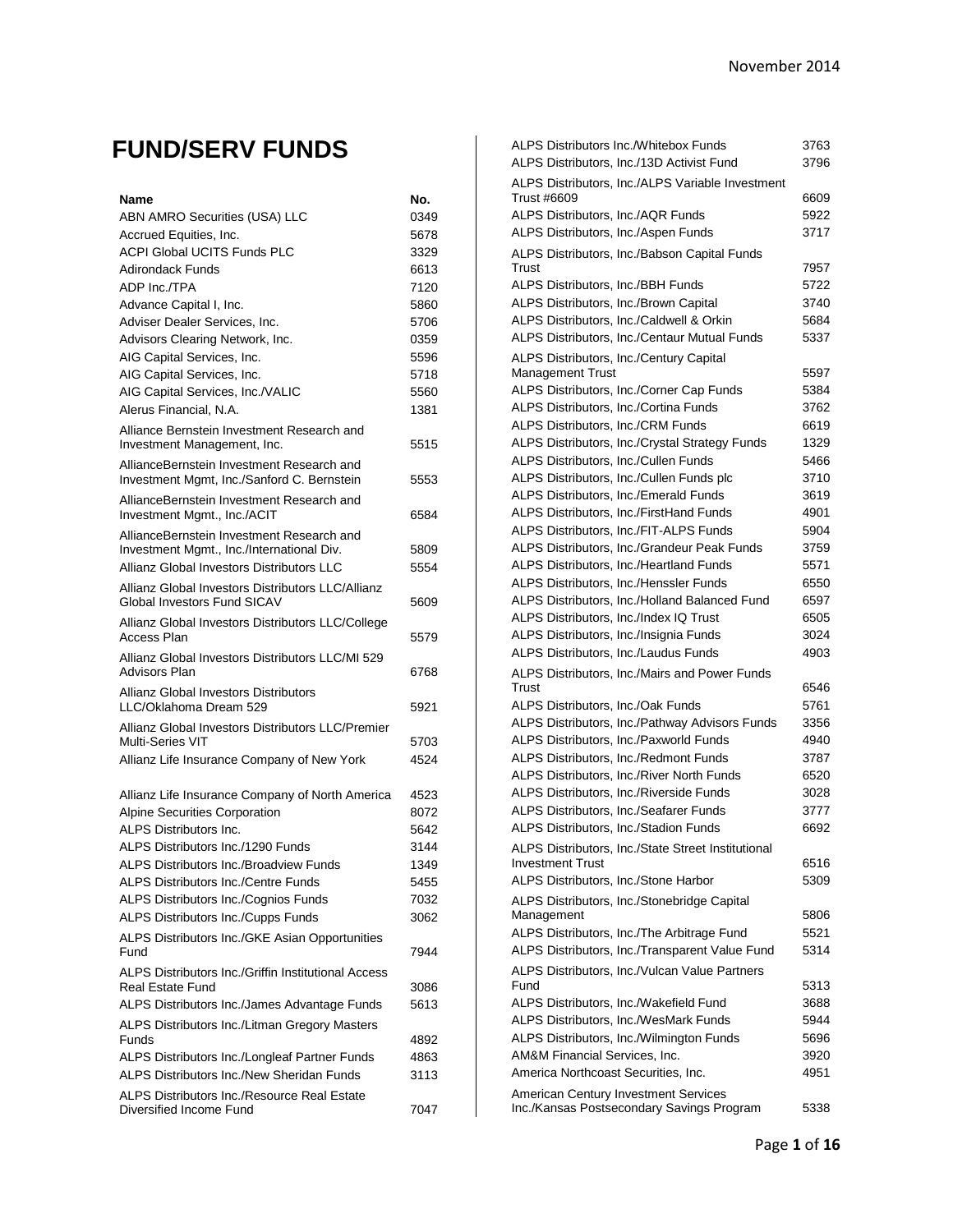| <b>American Century Investment Services</b>                             |              |
|-------------------------------------------------------------------------|--------------|
| Inc./SICAV Funds                                                        | 3728         |
| American Century Investment Services, Inc.                              | 5646         |
| American Enterprise Investment Services Inc.                            | 0756         |
| American Funds Distributors, Inc.                                       | 5504         |
| American Funds Distributors, Inc.                                       | 0754         |
| American National Insurance Company                                     | 4569         |
| American United Life Insurance Company                                  | 4591         |
| American United Life Insurance Company                                  | 4746         |
| Ameritas Life Insurance Corp.                                           | 4539         |
| <b>AMG Funds LLC</b>                                                    | 5736         |
| AMG Funds LLC/Tweedy Browne Company                                     | 5488         |
| Amundi Luxembourg S.A.                                                  | 3391         |
| <b>Apex Clearing Corporation</b>                                        | 0158         |
| Aquila Distributors, Inc.                                               | 5552         |
| <b>Arbor Court Capital LLC</b>                                          | 7023         |
| Arbor Court Capital LLC/ Tea Leaf Management<br><b>Investment Trust</b> |              |
|                                                                         | 7106<br>7099 |
| Arbor Court Capital LLC/CCA Investments Trust                           | 7934         |
| Arbor Court Capital LLC/Clark Fork Trust                                |              |
| Arbor Court Capital LLC/Elessar Funds<br><b>Investment Trust</b>        | 7931         |
| Arbor Court Capital LLC/Endurance Series Trust                          | 7932         |
|                                                                         |              |
| Arbor Court Capital LLC/Grand Prix Investors<br>Trust                   | 3030         |
| Arbor Court Capital, LLC/Archer Investment                              |              |
| <b>Series Trust</b>                                                     | 7952         |
| Arbor Court Capital, LLC/Meyers Capital                                 |              |
| <b>Investments Trust</b>                                                | 3122         |
| Arbor Court Capital, LLC/MP63 Fund                                      | 3123         |
| Arbor Court Capital, LLC/PSG Capital                                    |              |
| <b>Management Trust</b>                                                 | 3051         |
| Archer Distributors LLC/Arrow Funds                                     | 4824         |
| Archer Distributors, LLC                                                | 7021         |
| <b>Ariel Distributors LLC</b>                                           | 5751         |
| Artisan Partners Distributors, LLC                                      | 6653         |
| <b>ASB Securities, LLC</b>                                              | 5581         |
| <b>Ascensus Trust Company</b>                                           | 2563         |
| Ashmore Investment Management (US)                                      |              |
| Corporation                                                             | 5195         |
| Ashmore Investment Management (US)                                      |              |
| Corporation/Foreign Account                                             | 3370         |
| <b>AssetMark Trust Company</b>                                          | 5970         |
| Associated Bank, N.A.                                                   | 2257         |
| <b>Azzad Funds</b>                                                      | 5662         |
| <b>Babson Capital Securities LLC</b>                                    | 3040         |
| Baird (Robert W.) & Co., Incorporated                                   | 0547         |
| Banca IMI Securities Corp.                                              | 0136         |
| Bancorp Bank (The)                                                      | 4859         |
| Bancorp Bank (The)/Liquid Cash Account                                  | 3388         |
| Bancorp Bank (The)/Master Demand Account                                | 3606         |
| Advantage                                                               |              |
| Bancorp Bank (The)/Participant Protection<br>Account                    | 3308         |
| Bank of America N.A.                                                    | 2236         |
|                                                                         |              |

| Bank of America N.A./ GWIM TRUST                   |      |
|----------------------------------------------------|------|
| OPERATIONS                                         | 0955 |
| The Bank of New York Mellon                        | 0901 |
| The Bank of New York Mellon/ Mellon Trust of       |      |
| New England, National Association                  | 0954 |
| Barclays Capital Inc.                              | 5340 |
| Barclays Capital Inc./Barclays Celsius Funds       |      |
| Ireland/Malta                                      | 5375 |
| Barclays Capital, Inc.                             | 5101 |
| Barclays Capital, Inc./LE                          | 0229 |
| Baron Capital Inc.                                 | 4862 |
| Baum (George K.) & Co.                             | 0129 |
| <b>BB&amp;T Securities, LLC</b>                    | 0702 |
| Beck (H.), Inc.                                    | 0731 |
| Benefit Trust Company                              | 0761 |
| <b>Benefit Trust Company</b>                       | 6647 |
| Benefit Trust Company/Prime Plan Solutions         | 3694 |
| Bernstein (Sanford C.) & Co., Inc.                 | 0013 |
| <b>Bertolet Capital Trust</b>                      | 6701 |
| <b>BHIL Distributors, Inc.</b>                     | 6532 |
| BHIL Distributors, Inc./AIT Global Emerging        |      |
| <b>Markets Opportunity Fund</b>                    | 7091 |
| BHIL Distributors, Inc./Asset Management Fund      | 6641 |
| BHIL Distributors, Inc./Cook & Bynum Funds         | 5928 |
| BHIL Distributors, Inc./Diamond Hill Funds         | 4729 |
| <b>BHIL Distributors, Inc./Highland Funds</b>      | 5979 |
| BHIL Distributors, Inc./Independent Franchise      |      |
| Partners US Equity Fund                            | 3754 |
| BHIL Distributors, Inc./JOHCM Funds                | 7979 |
| BHIL Distributors, Inc./Praxis Funds               | 5791 |
| BHIL Distributors, Inc./Robeco Institutional Asset |      |
| Management B.V.                                    | 3607 |
| BHIL Distributors, Inc./The Boston Trust &         |      |
| Walden Funds                                       | 6622 |
| Black (James I.) & Co.                             | 7031 |
| BlackRock Institutional Trust Company, N.A.        | 4722 |
| <b>BlackRock Investments, LLC</b>                  | 5882 |
| BlackRock Investments, LLC/BlackRock Global        |      |
| Funds                                              | 4982 |
| BlackRock Investments, LLC/BlackRock Liquidity     |      |
| Funds                                              | 5813 |
| BlackRock Investments, LLC/Bond Allocation         |      |
| <b>Target Shares</b>                               | 4868 |
| BlackRock Investments, LLC/ICS                     | 5123 |
| Blair (William) & Company, LLC                     | 0771 |
| Blair (William) & Company, LLC                     | 5538 |
| <b>BMO Harris Bank NA</b>                          | 2697 |
| BMO Harris Bank NA/Trust                           | 0992 |
| <b>BMO Investment Distributors, LLC</b>            | 5352 |
| BMO Investment Distributors, LLC/ George           |      |
| Frontier Markets Equity Fund                       | 1392 |
| <b>BMO Investment Distributors, LLC/BMO Funds</b>  | 6561 |
| BNP Paribas Prime Brokerage, Inc.                  | 2154 |
| <b>BNP Paribas Investment Partners Trust</b>       | 5493 |
| Company                                            | 5551 |
| <b>BNP Paribas Securities Corp.</b>                |      |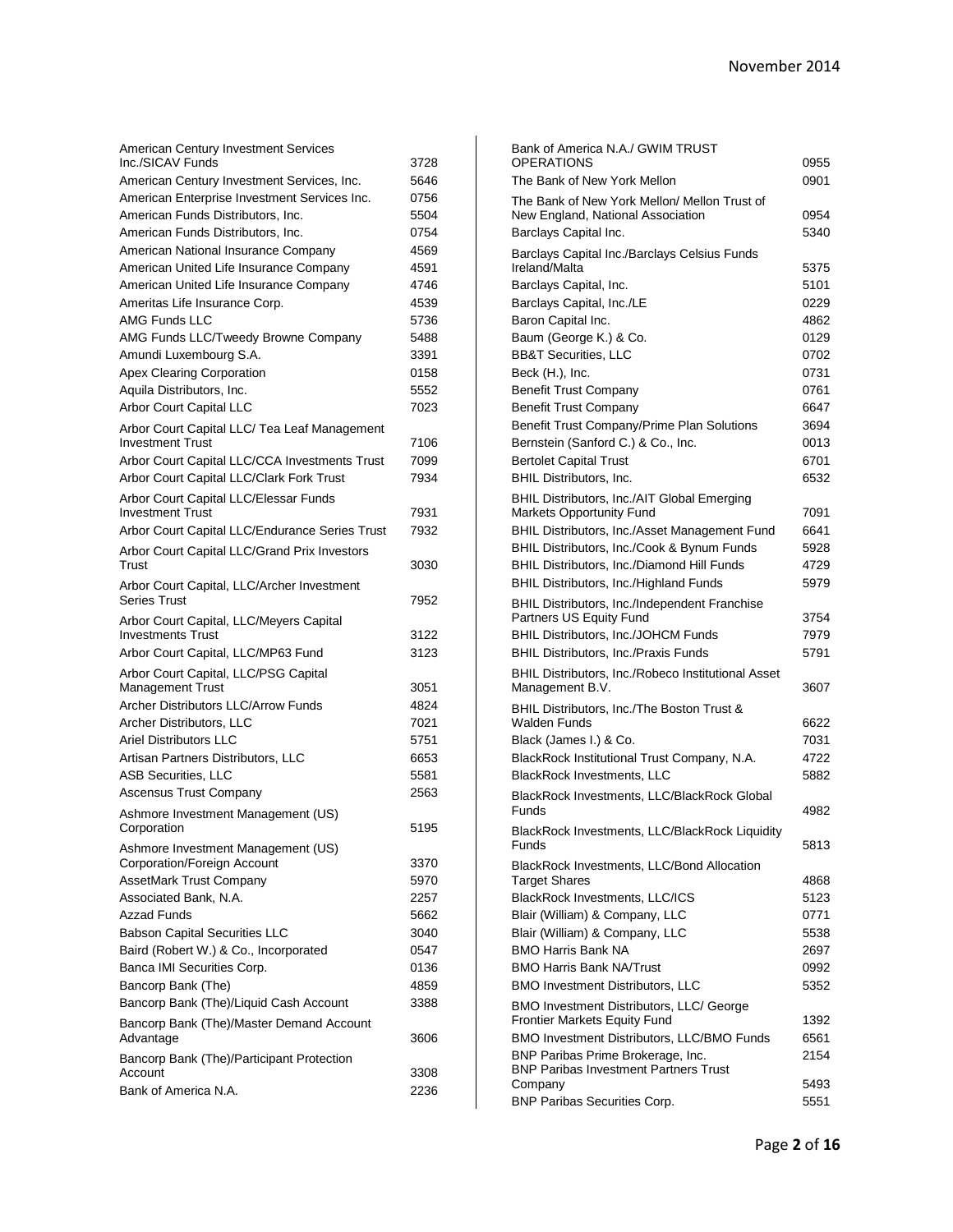| <b>BNP Paribas Securities Corp./Lion Global</b>                 |      |
|-----------------------------------------------------------------|------|
| Investors                                                       | 3604 |
| <b>BNP Paribas, New York Branch</b>                             | 2787 |
| BNP Paribas, New York Branch                                    | 1310 |
| BofA Distributors, Inc.                                         | 5320 |
| Branch Banking and Trust Company                                | 5385 |
| Bread & Butter Fund, Inc.                                       | 5358 |
| Brown Brothers Harriman & Co.                                   | 0010 |
| Brown Brothers Harriman & Co.                                   | 5930 |
| Brown Brothers Harriman & Co./BBH Collective                    |      |
| <b>Investment Series Trust</b>                                  | 5135 |
| Burnham Securities Inc.                                         | 5583 |
| Cadaret, Grant & Co. Inc.                                       | 0241 |
| <b>Calamos Financial Services LLC</b>                           | 5835 |
| Calamos Financial Services LLC/Calamos Global                   |      |
| Fund PLC                                                        | 6621 |
| Caldwell Trust Company                                          | 2687 |
| Calvert Investment Distributors, Inc.                           | 5543 |
| Capital Guardian Trust Company                                  | 4873 |
| Capital Guardian Trust Company/Capital                          |      |
| <b>International Funds</b>                                      | 5107 |
| Capital Guardian Trust Company/CGPCS                            | 5389 |
| Capital Guardian Trust Company/US Bank                          | 7077 |
| Capital Investment Group, Inc.                                  | 5664 |
| Capital One Investment Services LLC/Chevy                       |      |
| Chase Securities, Inc.                                          | 0290 |
| Capstone Asset Planning Co./Capstone Church<br><b>Bond Fund</b> | 5838 |
|                                                                 | 5801 |
| Capstone Financial Services, Inc.                               |      |
| <b>Central Trust Bank</b>                                       | 2880 |
| Cetera Advisor Networks LLC                                     | 0343 |
| Cetera Advisors LLC                                             | 0466 |
| Cetera Financial Specialists LLC                                | 0471 |
| Cetera Investment Services LLC                                  | 0701 |
| Charles Schwab & Co. Inc./MF Clearing Services                  | 7471 |
| Charles Schwab & Co., Inc.                                      | 5489 |
| Charles Schwab & Co., Inc.                                      | 0164 |
| <b>Charles Schwab Bank</b>                                      | 5655 |
| Chevy Chase Trust Company                                       | 4708 |
| CIBC World Markets Corp.                                        | 0438 |
| Citibank, N.A.                                                  | 0908 |
| Citigroup Global Markets Inc.                                   | 0418 |
| <b>City National Bank</b>                                       | 2392 |
| <b>CMFG Life Insurance Company</b>                              | 4734 |
| Cohen & Steers Securities LLC                                   | 5780 |
| Cohen & Steers Securities, LLC/Cohen & Steers                   |      |
| SICAV Funds                                                     | 3600 |
| College Savings Bank                                            | 7073 |
| Columbia Management Investment Distributors,<br>Inc.            | 5501 |
| Columbia Management Investment Distributors,                    |      |
| Inc./Future Scholar                                             | 5601 |
| Columbia Management Investment Distributors,                    |      |
| Inc./Trust Collective Funds                                     | 4843 |
| Comerica Bank                                                   | 2108 |
| Comerica Bank                                                   | 5878 |

| <b>Commerz Markets LLC</b>                                            | 0126         |
|-----------------------------------------------------------------------|--------------|
| Commonwealth Annuity and Life Insurance                               |              |
| Company                                                               | 4521         |
| Community Bank, N.A.                                                  | 5960         |
| Compass Bank                                                          | 2483         |
| Compass Bank/Asset Management Group                                   | 2484         |
| Concorde Funds, Inc.                                                  | 5669         |
| Conestoga Funds                                                       | 4917         |
| <b>COR Clearing LLC</b>                                               | 0052         |
| Cosse International Securities Inc.                                   | 8153         |
| <b>Country Trust Bank</b>                                             | 2561         |
| Credit Suisse Securities (USA) LLC                                    | 5735         |
| Credit Suisse Securities (USA) LLC/Luxembourg                         |              |
| Funds                                                                 | 4994         |
| Croft Funds Corporation                                               | 6640         |
| <b>CUNA Brokerage Services</b>                                        | 0239         |
| Curian Clearing, LLC                                                  | 0300         |
| Daily Access Corporation                                              | 7100         |
| Davenport & Company LLC                                               | 0715         |
| Davidson (D.A.) & Co. Inc.                                            | 0361         |
| Davis Distributors, LLC                                               | 5563         |
| Davis Distributors, LLC/Clipper Fund                                  | 5965         |
| Davis Distributors, LLC/Davis Fund Sicav                              | 4890         |
| Davis Distributors, LLC/Selected                                      | 5850         |
| Davlin Philanthropic Funds                                            | 3612         |
| <b>DBTC Americas-Private Bank</b>                                     | 2177         |
| DeAWM Distributors, Inc.                                              | 5503         |
| DeAWM Distributors, Inc/DeAWM Distributors SA                         | 4974         |
| DeAWM Distributors, Inc/DeAWM Distributors<br>SICAV                   |              |
| DeAWM Distributors, Inc/MOST 529                                      | 5863<br>3721 |
| Delaware Distributors L.P.                                            | 5510         |
|                                                                       |              |
| Delaware Distributors, L.P./Delaware<br>Investments Global Funds, PLC | 6572         |
| Delaware Distributors, L.P./Optimum Funds                             | 6672         |
| Delaware Life Insurance Company/Annuity Se2                           | 3053         |
| Destra Capital Investments LLC                                        | 3739         |
| Destra Capital Investments LLC/Meridian Funds                         | 1324         |
| Deutsche Bank National Trust Company                                  | 3649         |
| Deutsche Bank Securities Inc.                                         | 0573         |
| DFA Securities LLC                                                    | 6684         |
| DFA Securities LLC/Dimensional Funds PLC and                          |              |
| Dimensional Funds II PLC                                              | 3746         |
| Diamant Investment Corp.                                              | 0344         |
| Dodge & Cox Funds                                                     | 5483         |
| Dodge & Cox Worldwide Investments Ltd.                                | 3684         |
| <b>Driehaus Securities LLC</b>                                        | 6642         |
| Driehaus Securities LLC / Driehaus Active                             |              |
| Income Fund                                                           | 5923         |
| <b>DSIL Investment Services, LLC</b>                                  | 6631         |
| <b>DST Market Services LLC/GW</b>                                     | 3038         |
| <b>DST Market Services, LLC</b>                                       | 0626         |
| Dunham & Associates Investment Counsel, Inc.                          | 5675         |
| Dupree & Company, Inc.                                                | 6618         |
| Eagle Fund Distributors, Inc.                                         | 5822         |
| Eaton Vance Distributors, Inc.                                        | 5509         |
|                                                                       |              |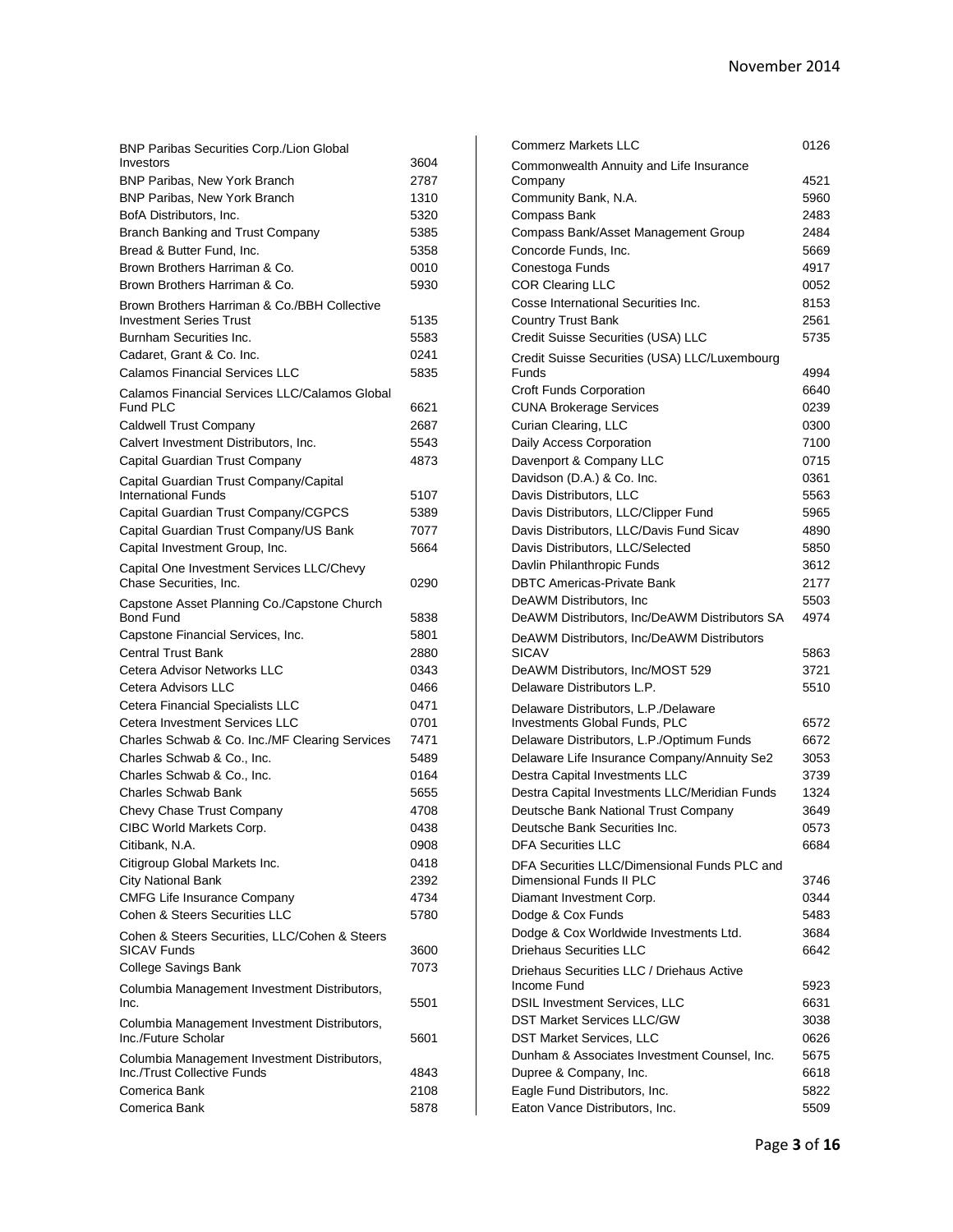| Eaton Vance Distributors, Inc./Eaton Vance<br>International (Ireland) PLC         | 5438         |
|-----------------------------------------------------------------------------------|--------------|
| Eaton Vance Distributors, Inc./Eaton Vance Trust<br>Company                       | 5456         |
| Eaton Vance Distributors, Inc./Eaton Vance                                        |              |
| Variable Trust Funds                                                              | 4938         |
| Edmond de Rothschild Asset Management                                             | 3718         |
| Edmond De Rothschild Asset<br>Management/Edmond De Rothschild                     |              |
| Luxembourg Sicav                                                                  | 3143         |
| Encompass Fund                                                                    | 5397         |
| Essex National Securities, Inc.                                                   | 0254         |
| E*Trade Clearing, LLC                                                             | 0385         |
| <b>EULAV Securities LLC</b>                                                       | 5827         |
| Eaton Vance Distributors, Inc./Eaton Vance                                        |              |
| International (Caymen Islands) Funds LTD.                                         | 5715         |
| Fallen Angels Family of Funds                                                     | 6589         |
| Federated Investors Corp.                                                         | 5529         |
| <b>Federated Securities Corp./Federated</b>                                       |              |
| International Management Limited                                                  | 5759         |
| Fenimore Asset Management Trust                                                   | 6632         |
| Fidelity Investments Institutional Services Co.,<br>Inc.                          | 5894         |
| <b>Fidelity Investments Institutional Services</b>                                |              |
| Company, Inc./Fidelity Advisor World Funds                                        | 5785         |
| Fidelity Investments Life Insurance Company                                       | 6908         |
| Fiduciary Management Inc.                                                         | 6664         |
| <b>Fiduciary Trust Company International</b>                                      | 0937         |
| Fifth Third Bank (The)                                                            | 2116         |
| Financial West Group, Inc                                                         | 4713         |
| <b>First Clearing LLC</b>                                                         | 0141         |
| First Clearing, LLC/Wachovia Securities                                           | 0030         |
| <b>First Dominion Capital Corporation</b>                                         | 5823         |
| <b>First Investors Corporation</b>                                                | 5545         |
| <b>First Investors Corporation</b>                                                | 5146         |
| First National Capital Markets, Inc.                                              | 5371         |
| First Pacific Mutual Fund, Inc.                                                   | 3745         |
| <b>First Southwest Company</b>                                                    | 0309         |
| First Symetra National Life Insurance Company                                     |              |
| opf New York/First Symetra NY Fee Based                                           | 3382         |
| First Trust Portfolios L.P./First Trust Series Funds                              | 5374         |
| First Trust Portfolios, L.P.                                                      | 6575         |
| First Trust Portfolios, L.P.                                                      | 8244         |
| FMSBonds, Inc.                                                                    | 0061         |
| FOLIOfn Investments, Inc.                                                         | 0728         |
| Foreside Distribution Services, L.P./Cavanal Hill<br>Funds                        | 5807         |
|                                                                                   |              |
| Foreside Distribution Services, L.P./Horizon<br>Global Advisors Umbrella Fund LLC | 5633         |
| Foreside Distribution Services, L.P./HSBC Funds                                   | 5814         |
|                                                                                   |              |
| Foreside Distribution Services, L.P./HSBC Global<br>Investment Funds              |              |
|                                                                                   | 3312<br>4995 |
| Foreside Distribution Services, L.P./IMS Funds                                    |              |
| Foreside Distribution Services, L.P./IRT<br><b>Collective Funds</b>               | 6614         |

| Foreside Distribution Services, L.P./IVA Fiduciary                                  |              |
|-------------------------------------------------------------------------------------|--------------|
| Trust                                                                               | 4724         |
| Foreside Distribution Services, L.P./IVA Global<br><b>SICAV Fund</b>                | 5410         |
| Foreside Distribution Services, L.P./Leader Short<br>Ten Bond Fund                  | 5804         |
| Foreside Distribution Services, L.P./Matthews<br>International                      | 5150         |
| Foreside Distribution Services, L.P./Northern<br><b>Trust Funds</b>                 | 6633         |
| Foreside Distribution Services, L.P./Permal<br><b>Offshore Funds</b>                | 4888         |
| Foreside Distribution Services, L.P./Ridgeworth                                     |              |
| Funds<br>Foreside Distribution Services, L.P./Signature                             | 4920         |
| Liquidity Fund, Ltd.                                                                | 6673         |
| Foreside Distribution Services, L.P./SunTrust<br><b>Bank Collective Trust Funds</b> | 5562         |
| Foreside Distribution Services, L.P./USAllianz<br>Mutual Funds                      | 6628         |
|                                                                                     |              |
| Foreside Distribution Services, L.P./Victory Funds                                  | 5686         |
| Foreside Distribution Services, L.P./Victory                                        |              |
| Institutional Funds                                                                 | 5723         |
| Foreside Fund Services LLC/Carlyle Select Trust                                     | 3070         |
| Foreside Fund Services LLC/ING Offshore                                             | 5473         |
| Foreside Fund Services Llc/Montage Managers                                         |              |
| Trust<br>Foreside Fund Services, LLC                                                | 3104<br>5659 |
| Foreside Fund Services, LLC/Nomura Partners                                         |              |
| Funds, Inc.                                                                         | 5426         |
| Foreside Fund Services, LLC/ Wright Investor                                        | 5872         |
| Foreside Fund Services, LLC/361 Capital                                             | 3349         |
| Foreside Fund Services, LLC/Aberdeen Funds                                          | 4899         |
| Foreside Fund Services, LLC/Aberdeen                                                |              |
| Investment Funds-Formally Known As Artio                                            |              |
| Global Fund                                                                         | 6675         |
| Foreside Fund Services, LLC/American Beacon<br>Funds                                | 5742         |
| Foreside Fund Services, LLC/Arden Investment                                        |              |
| Series Trust                                                                        | 3398         |
| Foreside Fund Services, LLC/Avenue Mutual<br><b>Funds Trust</b>                     | 3336         |
|                                                                                     |              |
| Foreside Fund Services, LLC/Blackstone<br>Alternative Investment Funds              | 7555         |
| Foreside Fund Services, LLC/BP Capital Funds                                        | 1389         |
| Foreside Fund Services, LLC/Bridgeway Funds                                         | 5485         |
| Foreside Fund Services, LLC/Broadmark Funds                                         | 7049         |
| Foreside Fund Services, LLC/Cane Capital                                            | 3119         |
| Foreside Fund Services, LLC/Citi American                                           |              |
| Opportunity Income Fund, a Sub-Fund of Citi                                         |              |
| Investment Trust (Cayman) II                                                        | 7079         |
| Foreside Fund Services, LLC/Gottex Trust                                            | 3008         |
| Foreside Fund Services, LLC/Henderson Global<br>Funds                               | 5528         |
|                                                                                     |              |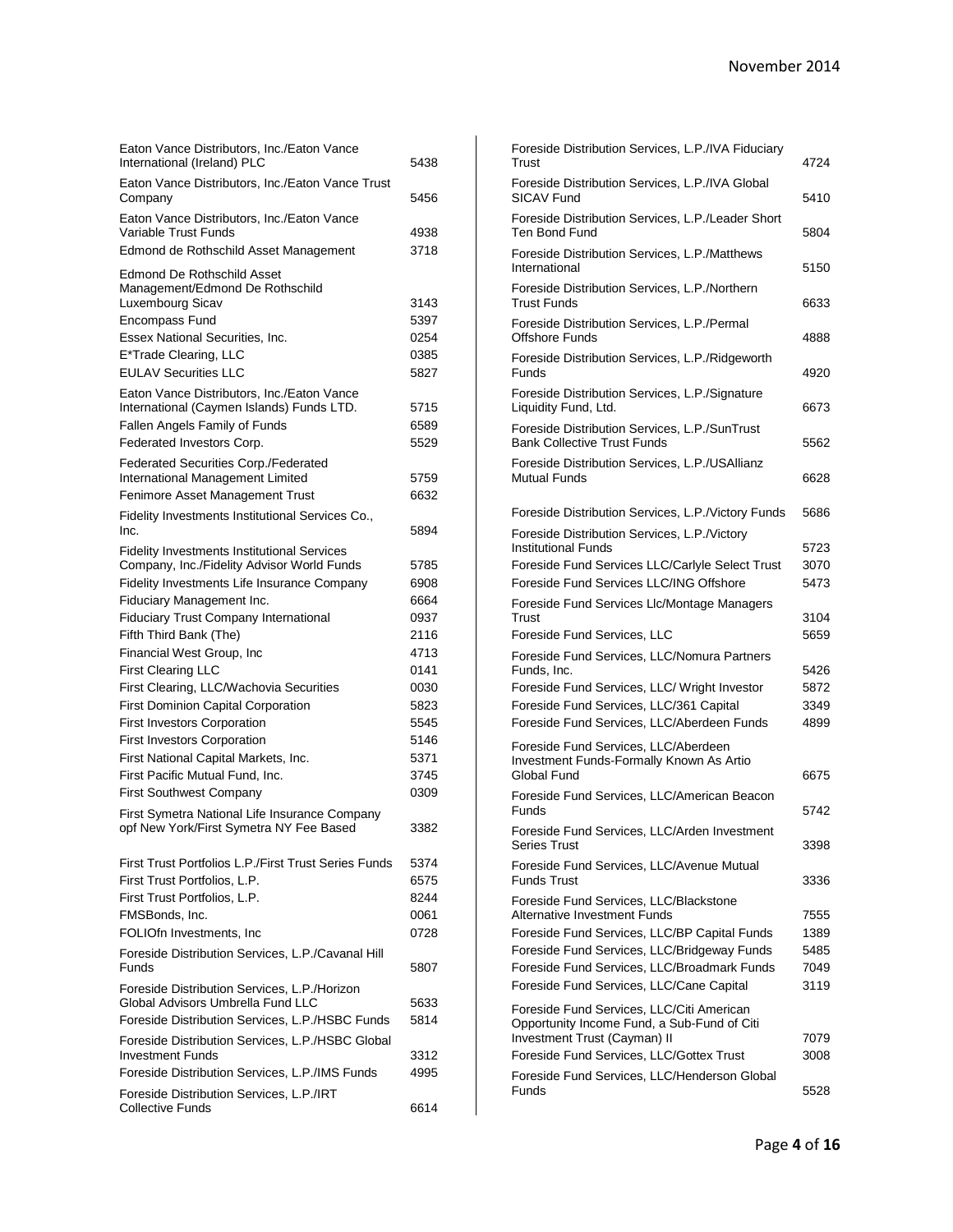| Foreside Fund Services, LLC/Investment<br><b>Managers Series Trust</b>                         | 4985 |
|------------------------------------------------------------------------------------------------|------|
| Foreside Fund Services, LLC/Investment<br>Managers Series Trust II                             | 3009 |
| Foreside Fund Services, LLC/Liberty Street<br>Funds                                            | 6767 |
| Foreside Fund Services, LLC/Lincoln Stable<br>Value Fund                                       | 7143 |
| Foreside Fund Services, LLC/Manor Investment<br>Funds, Inc.                                    | 5709 |
| Foreside Fund Services, LLC/Old Mutual Global<br><b>Investor Series</b>                        | 5826 |
| Foreside Fund Services, LLC/Old Mutual Global<br>Investors (UK) Limited                        | 7112 |
| Foreside Fund Services, LLC/Outlook Funds<br>Trust                                             | 3029 |
| Foreside Fund Services, LLC/Performance Trust                                                  | 5324 |
| Foreside Fund Services, LLC/Perimeter Funds                                                    | 3348 |
| Foreside Fund Services, LLC/PMC Funds                                                          | 5747 |
| Foreside Fund Services, LLC/Polen Capital<br><b>Investment Funds PLC</b>                       | 7071 |
| Foreside Fund Services, LLC/Quaker Funds                                                       | 4885 |
| Foreside Fund Services, LLC/Ramius Funds                                                       | 7063 |
|                                                                                                |      |
| Foreside Fund Services, LLC/Roxbury Funds                                                      | 6620 |
| Foreside Fund Services, LLC/Salient MF Trust                                                   | 3351 |
| Foreside Fund Services, LLC/Sharespost 100<br>Fund                                             | 7942 |
| Foreside Fund Services, LLC/Sound Shore<br>Funds                                               | 5649 |
| Foreside Fund Services, LLC/Steben Alternative<br>Investment Funds                             | 3036 |
| Foreside Fund Services, LLC/Turner Funds                                                       | 5592 |
| Foreside Fund Services, LLC/V2 Capital                                                         | 3114 |
| Foreside Fund Services, LLC/Wellington<br><b>Management Portfolios</b>                         | 7938 |
| Foreside Fund Services, LLC/Wintergreen Fund                                                   | 5721 |
| Foreside Funds Distributors LLC/Aston Funds                                                    | 5699 |
| Foreside Funds Distributors LLC/Bogle<br>Investment Management Funds of the RBB Fund,          |      |
| Inc.                                                                                           | 5818 |
| Foreside Funds Distributors LLC/E.I.I. Realty<br><b>Securities Trust</b>                       | 6579 |
| Foreside Funds Distributors LLC/Fairholme<br>Funds, Inc.                                       | 4870 |
| Foreside Funds Distributors LLC/Fundvantage<br>Trust                                           | 5611 |
| Foreside Funds Distributors LLC/Guidestone<br>Funds                                            | 5782 |
| Foreside Funds Distributors LLC/Kalmar Pooled<br><b>Investment Trust</b>                       | 5716 |
| Foreside Funds Distributors LLC/Lincoln Advisors<br>Trust                                      | 3788 |
| Foreside Funds Distributors LLC/Matson Family,<br>Inc. Funds of the RBB Fund, Inc.             | 5947 |
| <b>Foreside Funds Distributors LLC/Matthews</b><br>International Funds DBA Matthews Asia Funds | 5724 |

| Foreside Funds Distributors LLC/Mercer Funds                                                                                                                               | 5725         |
|----------------------------------------------------------------------------------------------------------------------------------------------------------------------------|--------------|
| Foreside Funds Distributors LLC/Metropolitan<br>West Funds                                                                                                                 | 6644         |
| Foreside Funds Distributors LLC/Old Westbury<br>Funds, Inc.                                                                                                                | 5651         |
| Foreside Funds Distributors LLC/Perimeter<br>Capital Management of the RBB Fund, Inc.                                                                                      | 5416         |
| Foreside Funds Distributors LLC/Robeco<br>Investment Funds of the RBB Fund, Inc.<br>Foreside Funds Distributors LLC/Schneider<br>Capital Management Funds of the RBB Fund, | 5800         |
| Inc.                                                                                                                                                                       | 5856         |
| Foreside Funds Distributors LLC/Simple<br>Alternatives Funds of The RBB Fund, Inc.                                                                                         | 5342         |
| Foreside Funds Distributors LLC/Spirit of America<br>Investment Funds                                                                                                      | 5362         |
| Foreside Funds Distributors LLC/Sterling Capital<br>Funds                                                                                                                  | 5648         |
| Foreside Funds Distributors LLC/Stratton Family<br>of Funds                                                                                                                | 5448         |
| Foreside Funds Distributors LLC/The Motley Fool<br><b>Funds Trust</b>                                                                                                      | 6594         |
| Foreside Funds Distributors LLC/The RBB Fund,<br>Inc.                                                                                                                      | 5808         |
| Foreside Funds Distributors LLC/The Torray<br>Funds                                                                                                                        | 6554         |
| Foreside Funds Distributors LLCConsulting<br><b>Group Capital Markets Funds</b>                                                                                            | 5422         |
| Foreside Funds Distributors LLCFirst Puerto Rico<br>Family of Funds                                                                                                        | 5547         |
| Forester Funds, Inc.                                                                                                                                                       | 4949         |
| Foresters Equity Services, Inc.                                                                                                                                            | 0149         |
| Forethought Life Insurance Company                                                                                                                                         |              |
| Forethought Life Distributors, LLC                                                                                                                                         | 7012         |
| Forward Securities, LLC                                                                                                                                                    | 5889         |
| 401Kstore.com (The)                                                                                                                                                        | 7129         |
| FPA Fund Distributors, Inc.                                                                                                                                                | 5851         |
| <b>Frank Funds</b>                                                                                                                                                         | 6671         |
| Franklin/Templeton Distributors, Inc.                                                                                                                                      | 5534<br>4950 |
| Fred Alger & Co., Inc./Alger Sicav                                                                                                                                         | 5594         |
| Fred Alger & Company, Incorporated<br>Frontegra Funds, Inc.                                                                                                                | 5507         |
| FSC Securities Corp.                                                                                                                                                       | 0169         |
| FSC Securities Corporation/Advantage Capital                                                                                                                               | 0191         |
| FTB Advisors, Inc.                                                                                                                                                         | 0192         |
| Funds Distributor, LLC                                                                                                                                                     | 5497         |
| Funds Distributor, LLC/GMO Trust                                                                                                                                           | 6680         |
| Funds Distributor, LLC/MIRAE Asset Discovery<br>Funds                                                                                                                      | 5322         |
| Funds Distributor, LLC/Munder Funds                                                                                                                                        | 5617         |
| Funds Distributor, LLC/GMO Series Trust                                                                                                                                    | 3601         |
| G.Research, Inc.                                                                                                                                                           | 5574         |
| <b>GAM Fund Management LTD</b>                                                                                                                                             | 3605         |
| GE Investment Distributors, Inc.                                                                                                                                           | 5679         |
| Genworth Life and Annuity Insurance Company                                                                                                                                | 4525         |
| Genworth Life and Annuity Insurance Company                                                                                                                                | 5752         |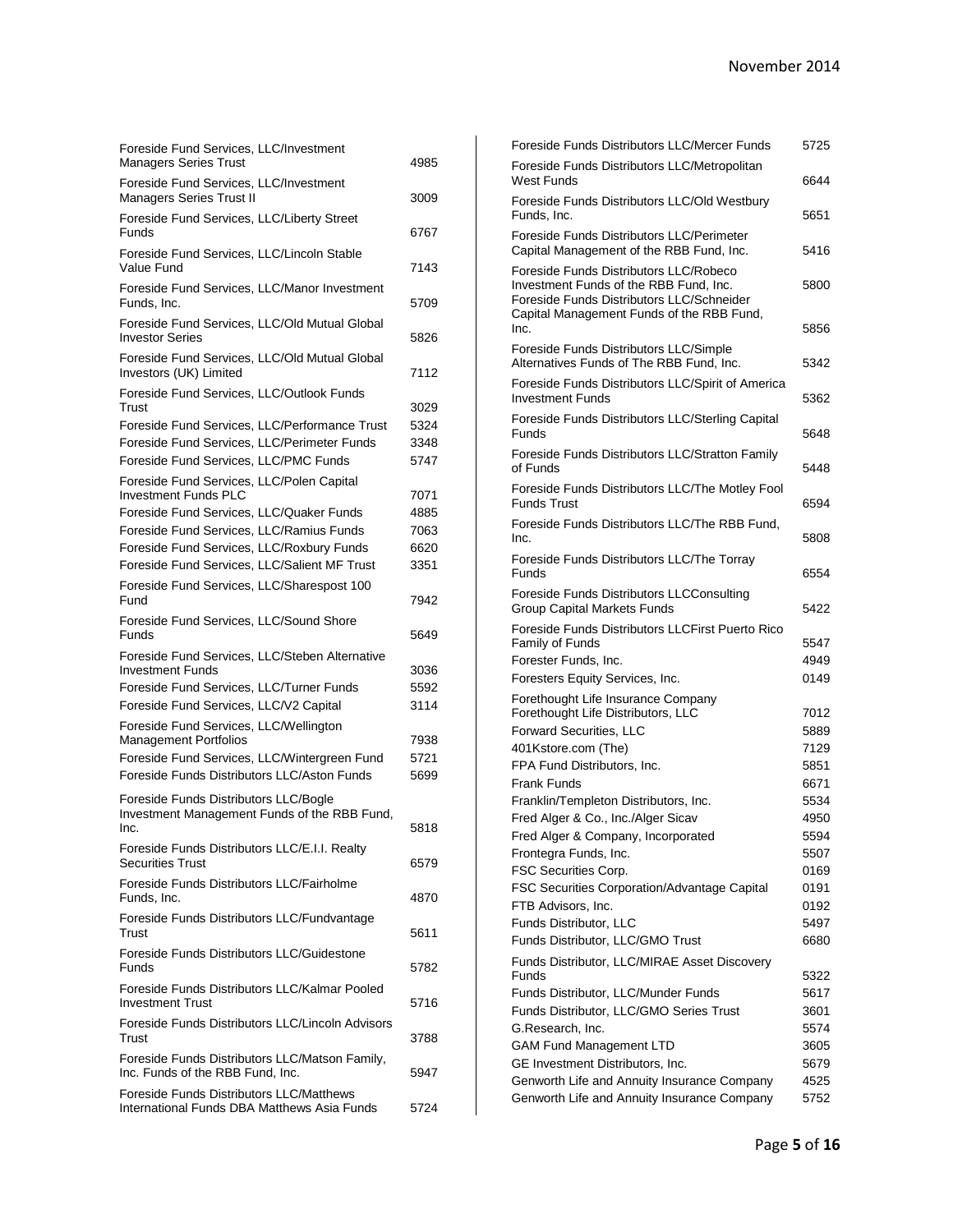| Genworth Life Insurance Company of New York                      | 4553 |
|------------------------------------------------------------------|------|
| Glenmede Trust Company, N.A. (The)                               | 2139 |
| <b>Global Trust Company</b>                                      | 5915 |
| Global Trust Company/NTRS                                        | 5357 |
| Global Trust Company/ACI                                         | 3015 |
| Global Trust Company/BHMS                                        | 7039 |
| Global Trust Company/BNY-TSW                                     | 7935 |
| Global Trust Company/CITI-VCM                                    | 7945 |
| Global Trust Company/IRM                                         | 3076 |
| Global Trust Company/NADA                                        | 7075 |
| Global Trust Company/NRS                                         | 5311 |
| Global Trust Company/Standish                                    | 3048 |
| Gold Coast Securities, Inc.                                      | 4083 |
| Goldman, Sachs & Co.                                             | 0005 |
| Goldman Sachs & Co.                                              | 5572 |
| Goldman Sachs & Co./Commerce Funds                               | 5799 |
| Goldman Sachs & Co./Goldman Sachs                                |      |
| <b>International Funds</b>                                       | 6570 |
| Goldman Sachs Execution & Clearing, L.P.                         | 0501 |
| Guardian Insurance & Annuity Company,                            |      |
| Inc./Fund Trading                                                | 4637 |
| <b>Guardian Investor Services LLC</b>                            | 5573 |
| Guggenheim Funds Distributors, LLC                               | 4912 |
| GWFS Equities, Inc.                                              | 0257 |
| <b>GWFS Equities Inc./Great West RPS</b>                         | 5978 |
| GWFS Equities, Inc.<br>GWFS Equities, Inc./Orchard Trust Company | 5330 |
| LLC                                                              | 3702 |
| Hand Benefits & Trust Company                                    | 4866 |
| Hand Benefits & Trust Company/SSB                                | 3010 |
| Hand Benefits & Trust Company                                    | 5950 |
| Hantz Financial Services, Inc.                                   | 0614 |
| Harbor Funds Distributors, Inc.                                  | 5471 |
| Hartford Funds Distributors, LLC                                 | 4856 |
| Hartford Funds Distributors, LLC/HIMCO Variable                  |      |
| <b>Insurance Trust</b>                                           | 3130 |
| Hartford Funds Distributors, LLC/Upromise                        | 5892 |
| Hartford Life Insurance Company (The)                            | 4501 |
| Hazlett, Burt & Watson, Inc.                                     | 0252 |
| <b>Heptagon Fund PLC</b>                                         | 7084 |
| Hewitt Associates LLC                                            | 7107 |
| Homestead Funds, Inc.                                            | 6553 |
| Horace Mann Life Insurance Company                               | 3637 |
| HSBC Bank USA, N.A./IPB                                          | 2122 |
| <b>HSBC Bank USA, National Association</b>                       | 2165 |
| HSBC Securities (USA) Inc.                                       | 0816 |
| Huntingon National Bank                                          | 2305 |
| ICMA-RC Services, LLC                                            | 0282 |
| ICMA-RC Services, LLC                                            | 4942 |
| Icon Distributors, Inc.                                          | 5549 |
| IFC Holding, Inc./Invest Financial Corporation                   | 0566 |
| Industrial and Commerical Bank of China                          |      |
| <b>Financial Services LLC/Equity Clearance</b>                   | 0824 |
| ING Institutional Plan Services, LLC                             | 7108 |
| <b>ING National Trust Company</b>                                | 2360 |
| Ingalls & Snyder, LLC                                            | 0124 |
|                                                                  |      |

| <b>Institutional Investor Trust</b>                                         | 3709 |
|-----------------------------------------------------------------------------|------|
| Integrity Funds Distributor, LLC                                            | 5657 |
| Integrity Life Insurance Company                                            | 4549 |
| Interactive Brokers, LLC/Retail Clearance                                   | 0534 |
| International Strategy & Investment Group LLC                               | 5591 |
| Invesco Distributors, Inc.                                                  | 5540 |
| Invesco Distributors, Inc./Fund Management Co.                              | 5450 |
| Invesco Distributors, Inc./Offshore                                         | 6592 |
| Investment Centers of America, Inc.                                         | 0565 |
| Janney Montgomery Scott LLC                                                 | 0374 |
| <b>Janus Distributors LLC</b>                                               | 5781 |
| Janus Distributors LLC/Janus Capital<br>International Limited               | 5467 |
| Jefferies LLC                                                               | 0019 |
| Jefferson National Life Insurance Company                                   | 4573 |
| J.J.B. Hilliard, W.L. Lyons, LLC                                            | 0768 |
| John Hancock Funds, LLC                                                     | 5582 |
| John Hancock Funds, LLC/MGF Offshore Lux                                    | 5133 |
| John Hancock Life Insurance Company of New                                  |      |
| York/RPS SEG Funds & Accounting ET7                                         | 4705 |
| Johnson Investment Counsel, Inc.                                            | 3779 |
| Jones (Edward D.) & Co.                                                     | 0057 |
| JP Morgan Chase Bank/ADP Express Account                                    | 0409 |
| JPMorgan Chase Bank N.A./JPMorgan Chase<br><b>Health Savings</b>            | 0915 |
| JPMorgan Chase Bank N.A./Worldwide                                          |      |
| <b>Securities Services Hewitt Accounts</b>                                  | 0204 |
| JPMorgan Chase Bank/PCS Shared Services                                     | 2255 |
| JPMorgan Chase Bank/TIAA-CREF                                               | 2006 |
| J.P. Morgan Clearing Corp.                                                  | 0352 |
| JPMorgan Distribution Services, Inc.                                        | 5599 |
| J.P. Morgan Institutional Investments, Inc.                                 | 4871 |
| JP Morgan Retirement Plan Services LLC                                      | 7147 |
| JPMorgan Chase Bank/PB-PCS Shared Services                                  | 6652 |
| JPMorgan Distribution Services, Inc./JPM Off-                               |      |
| Shore Funds                                                                 | 5798 |
| JPMorgan Distribution Services, Inc./NY Advisor                             |      |
| 529 Plan                                                                    | 3789 |
| Keeley Investment Corp.                                                     | 5661 |
| Key Bank N.A.                                                               | 5608 |
| KeyBanc Capital Markets Inc.                                                | 0799 |
| Keybank National Association                                                | 2205 |
| King (C.L.) & Associates, Inc.                                              | 0743 |
| KMS Financial Services, Inc.                                                | 4835 |
| Koonce Securities Inc.                                                      | 0712 |
| Lazard Asset Management Securities LLC                                      | 4850 |
| <b>Lazard Asset Management Securities</b><br>LLC/Lazard Global Active Funds | 5417 |
| Legg Mason Investor Services, LLC                                           | 5749 |
| Legg Mason Investor Services, LLC/529 Plans                                 | 5570 |
| Legg Mason Investor Services, LLC/Citifunds                                 | 5834 |
|                                                                             |      |
| Legg Mason Investor Services, LLC/Legg Mason<br><b>Global Funds PLC</b>     | 5833 |
| <b>LEK Securities Corporation</b>                                           | 0512 |
| Lerner (David) Associates, Inc.                                             | 5144 |
| Lincoln Investment Planning Inc.                                            | 0145 |
|                                                                             |      |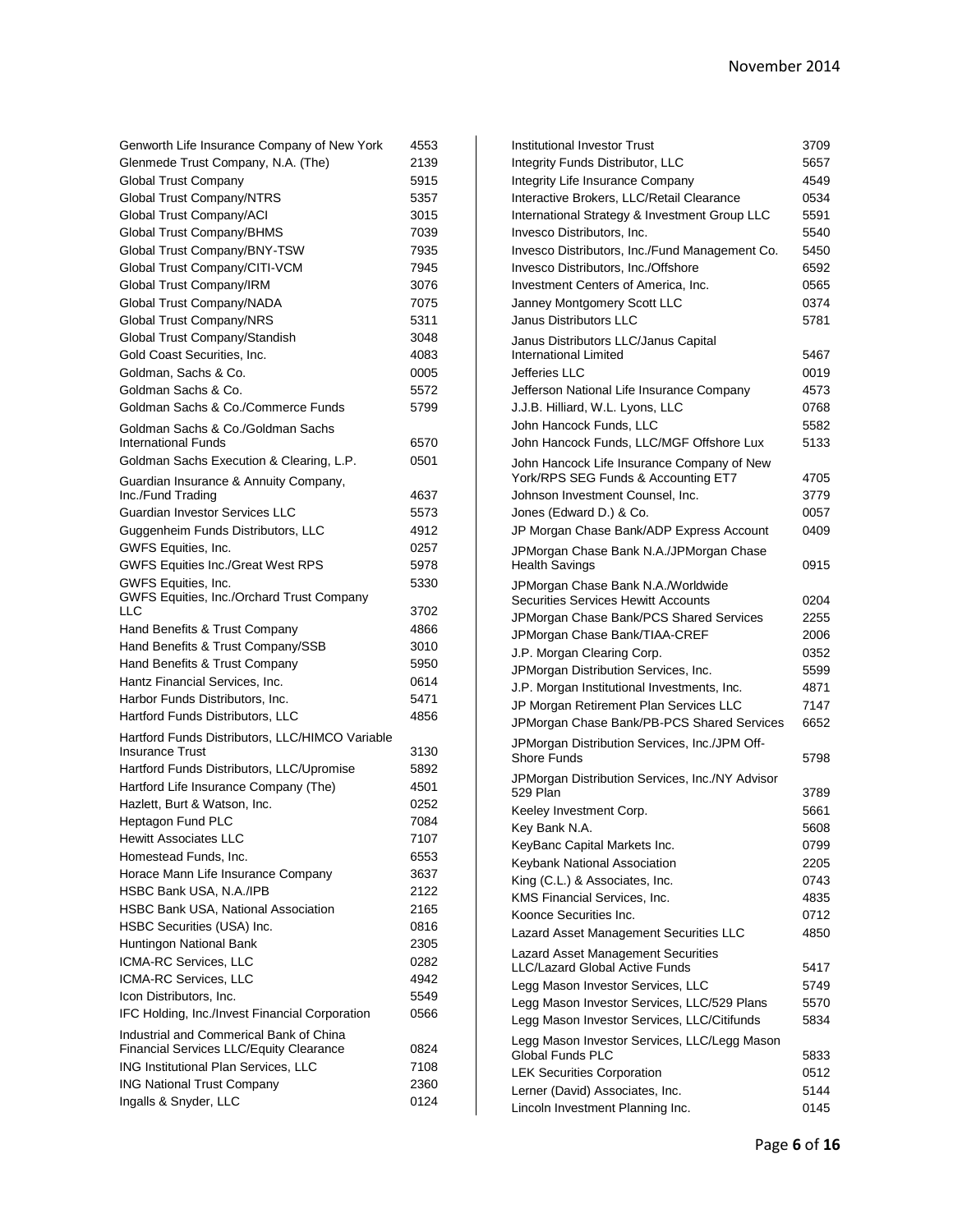| Lincoln Life & Annuity Company of New York                         | 4686 |
|--------------------------------------------------------------------|------|
| Lincoln National Life Insurance Company/II                         | 4685 |
| Loomis Sayles Trust Company, LLC                                   | 3755 |
| Lord Abbett Distributor LLC/Lord Abbett Passport                   |      |
| Portfolios PLC                                                     | 1330 |
| <b>Lord Abbett Distributors</b>                                    | 5500 |
| Loring Ward Securities, Inc.                                       | 5672 |
| <b>LPL Financial Corporation</b>                                   | 0075 |
| Madison Investment Advisors, LLC                                   | 6577 |
| Madison Investment Advisors, LLC/Madison<br>Funds                  | 4987 |
| Madison Investment Advisors, LLC/Ultra Series<br>Fund              | 3765 |
| Mainsail Group, LLC                                                | 5411 |
| Manning & Napier Investor Services, Inc.                           | 5753 |
| Manufacturers & Traders Trust Company/TPA                          | 2128 |
| Marsco Investment Corporation                                      | 0287 |
| Massachusetts Mutual Life Insurance Company                        | 4545 |
| Massachusetts Mutual Life Insurance Company                        | 5844 |
| Massachusetts Mutual Life Insurance                                |      |
| Company/First Mercantile Trust Company                             | 7953 |
| Massachusetts Mutual Life Insurance<br>Company/Fund Operations     | 4534 |
| Massachusetts Mutual Life Insurance                                |      |
| Company/Separate Investment Accounts                               | 3697 |
| Matrix Capital Group, Inc.                                         | 5681 |
| Matrix Capital Group, Inc. / The Monteagle Funds                   | 6697 |
| Matrix Capital Group, Inc./Amidex                                  | 6606 |
| Matrix Capital Group, Inc./Foundry Partners                        | 3025 |
| Matrix Capital Group, Inc./Nest Egg Funds                          | 5694 |
| Matrix Capital Group, Inc./Shields & Company                       | 5843 |
| Matrix Capital Group, Inc./Stringer Asset<br>Management            | 7085 |
| Matrix Capital Group, Inc./WP                                      | 1320 |
| Matthew 25 Fund, Inc.                                              | 6637 |
| <b>MBSC Securities Corporation</b>                                 | 5523 |
| MBSC Securities Corporation/Mellon Bank N.A.                       |      |
| (MCM)                                                              | 6657 |
| MBSC Securities Corporation/Mellon Bank N.A.                       |      |
| (SMAM)                                                             | 6538 |
| MBSC Securities Corporation/Mellon Bank, NA                        |      |
| (TBC)                                                              | 6598 |
| <b>MBSC Securities Corporation/Mellon Global</b><br><b>Funds</b>   | 6615 |
| MBSC Securities Corporation/The Bank of New                        |      |
| <b>York Mellon</b>                                                 | 5913 |
| Mercer Trust Company                                               | 0347 |
| Mercer Trust Company                                               | 7103 |
| Merrill Lynch, Pierce, Fenner & Smith Inc.                         | 0161 |
| Merrill Lynch, Pierce, Fenner & Smith<br>Incorporated/Fixed Income | 0773 |
| Mesirow Financial, Inc.                                            | 0727 |
| MetLife Securities, Inc.                                           | 0484 |
| Metlife Securities, Inc./Metlife Defined                           |      |
| <b>Contribution Group</b>                                          | 0597 |
| Metlife Securities, Inc./TPA                                       | 7131 |

| Metropolitan Life Insurance Company                                     | 5777 |
|-------------------------------------------------------------------------|------|
| MFS Distributors Inc.                                                   | 5516 |
| <b>MFS Heritage Trust Company</b>                                       | 6605 |
| <b>MFS International Funds</b>                                          | 5840 |
| M Fund Inc.                                                             | 5425 |
| MG Trust Company, LLC                                                   | 5954 |
| M Holdings Securities, Inc.                                             | 0757 |
| Mid Atlantic Capital Corp.                                              | 0101 |
| Mid Atlantic Capital Corp./Sungard-Hinsdale                             | 0102 |
| Mid Atlantic Trust Company                                              | 8150 |
| Midas Securities Group, Inc.                                            | 5890 |
| Midland National Life Insurance Company                                 | 4709 |
| Midland National Life Insurance<br>Company/Sammons Retirement Solutions | 4758 |
| M.J. Whitman, LLC / Third Avenue Capital PLC                            | 5916 |
| MML Investors Services, LLC                                             | 0255 |
| Modern Woodmen of America                                               | 4760 |
| Morgan Stanley & Co. LLC                                                | 0050 |
| Morgan Stanley & Co. LLC                                                | 5857 |
| Morgan Stanley & Co. LLC/Advisor Funds                                  | 4970 |
| Morgan Stanley & Co. LLC/Dublin Liquidity                               | 6646 |
| Morgan Stanley & Co. LLC/Liquidity Funds                                | 5767 |
|                                                                         |      |
| Morgan Stanley & Co. LLC/Universal Institutional<br>Inc                 | 5512 |
| Morgan Stanley Smith Barney LLC                                         | 0015 |
| M&T Securities, Inc.                                                    | 0040 |
| MUFG Union Bank, N.A.                                                   | 2145 |
| Mundoval Funds                                                          | 4902 |
| National Financial Services Corporation                                 | 0226 |
| National Integrity Life Insurance Company                               | 4550 |
| National Life Insurance Company of Vermont                              | 4555 |
| National Planning Corp.                                                 | 0668 |
| National Security Life and Annuity Co.                                  | 4656 |
| Nationwide Fund Distributors, LLC                                       | 6559 |
| Nationwide Investment Services Corp.                                    | 0263 |
| Nationwide Securities, LLC                                              | 0605 |
| Needham & Company, LLC                                                  | 5587 |
| Neiman Funds                                                            | 5738 |
| Nelnet Capital LLC/College Savings Group                                | 6583 |
| Nelnet Capital, LLC                                                     | 5880 |
| Neuberger Berman Management LLC                                         | 5810 |
| Neuberger Berman Management LLC/AMT                                     |      |
| Funds                                                                   | 5665 |
| Neuberger Berman Management LLC/Neuberger                               |      |
| <b>Berman Collective Trusts</b>                                         | 6591 |
| Neuberger Berman Management LLC/Neuberger<br>Berman Investment Funds    |      |
|                                                                         | 6681 |
| New Capital Fund Management Limited                                     | 7941 |
| Newedge USA LLC                                                         | 0608 |
| NFP Securities, Inc.                                                    | 0481 |
| NGAM Distribution, L.P.                                                 | 5542 |
| NGAM Distribution, L.P./Aurora Horizons Series                          | 7080 |
| NGAM Distribution, L.P./Loomis Sayles Funds                             | 5714 |
| NGAM Distribution, L.P./Natixis International<br>funds (Dublin) I       | 6678 |
|                                                                         |      |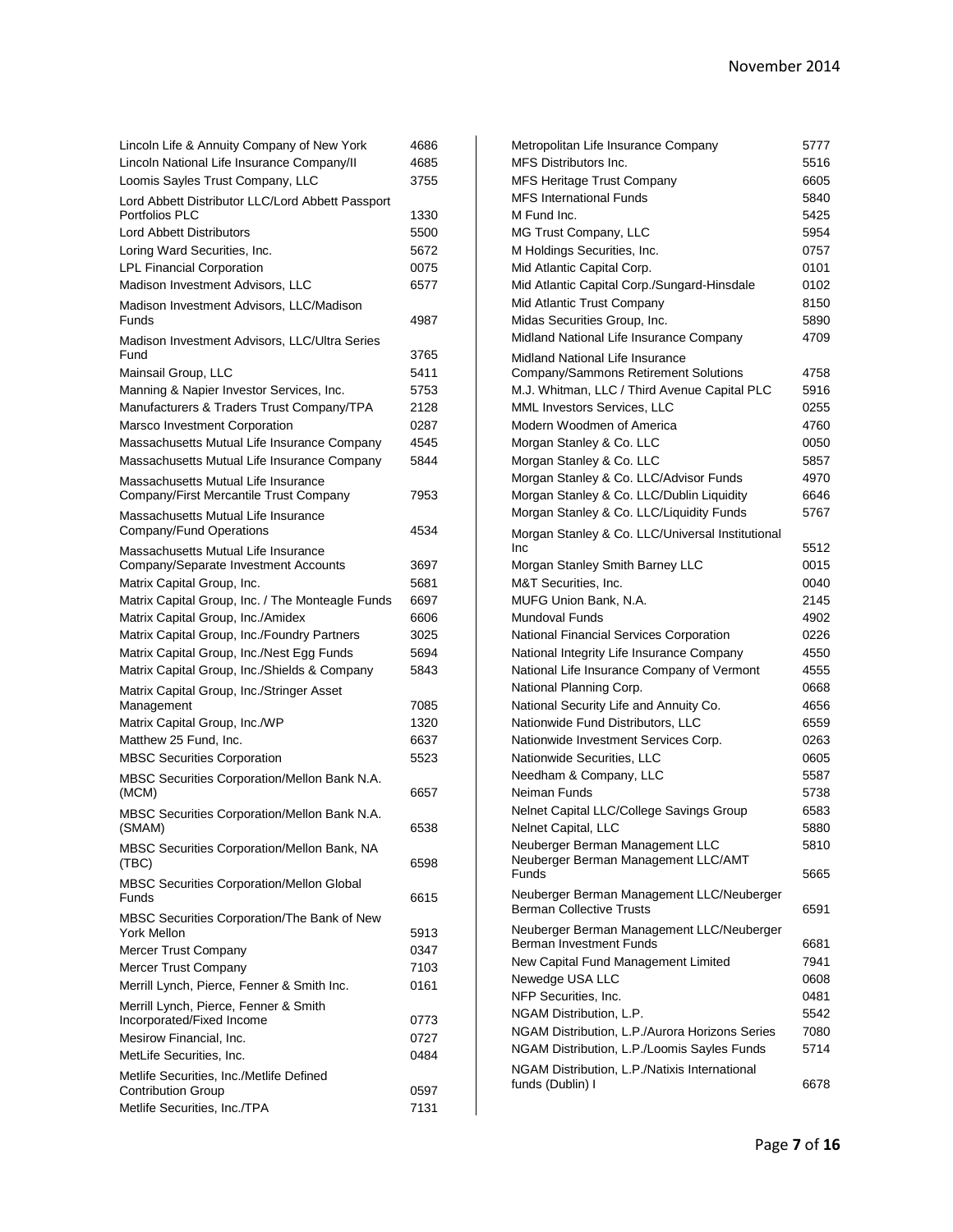| NGAM Distribution, L.P./Natixis International                                 |      |
|-------------------------------------------------------------------------------|------|
| funds (LUX) I                                                                 | 6677 |
| Nicholas Company, Inc.                                                        | 5590 |
| Nordea Investment Funds S.A.                                                  | 7089 |
| Northeast Investors Growth Fund                                               | 5821 |
| Northeast Investors Trust                                                     | 5778 |
| Northeast Retirement Services, Inc.                                           | 7104 |
| Northern Lights Distributors, LLC                                             | 4915 |
| Northern Lights Distributors, LLC/7Twelve                                     |      |
| <b>Balanced Portfolio</b>                                                     | 5604 |
| Northern Lights Distributors, LLC/Adaptive                                    |      |
| <b>Allocation Fund</b>                                                        | 6694 |
| Northern Lights Distributors, LLC/AdvisorOne<br>Funds                         | 4904 |
| Northern Lights Distributors, LLC/Aftershock                                  |      |
| <b>Strategies Fund</b>                                                        | 7018 |
| Northern Lights Distributors, LLC/AIS Tactical                                |      |
| <b>Asset Allocation Portfolio</b>                                             | 3325 |
| Northern Lights Distributors, LLC/AI Frank Funds                              | 4993 |
| Northern Lights Distributors, LLC/AlphaCentric                                |      |
| Funds                                                                         | 3100 |
| Northern Lights Distributors, LLC/Altegris Mutual                             |      |
| <b>Funds</b>                                                                  | 5333 |
| Northern Lights Distributors, LLC/AmericaFirst                                |      |
| Funds                                                                         | 3314 |
| Northern Lights Distributors, LLC/Anfield Funds                               | 3386 |
| Northern Lights Distributors, LLC/AR Capital                                  |      |
| Funds                                                                         | 7949 |
| Northern Lights Distributors, LLC/Armor Funds                                 | 1306 |
|                                                                               |      |
|                                                                               |      |
| Northern Lights Distributors, LLC/Ascendant<br>Funds                          | 3743 |
|                                                                               | 5400 |
| Northern Lights Distributors, LLC/Astor Funds                                 |      |
| Northern Lights Distributors, LLC/Bandon                                      |      |
| Isolated Alpha Fixed Income Fund                                              | 5393 |
| Northern Lights Distributors, LLC/Beech Hill Total<br>Return Fund             |      |
|                                                                               | 5129 |
| Northern Lights Distributors, LLC/Biondo Fund                                 | 5477 |
| Northern Lights Distributors, LLC/Boyar Value                                 |      |
| Fund                                                                          | 5796 |
| Northern Lights Distributors, LLC/Braver Tactical                             |      |
| <b>Opportunity Fund</b>                                                       | 3339 |
| Northern Lights Distributors, LLC/BTS Funds                                   | 5401 |
| Northern Lights Distributors, LLC/Camelot Funds                               | 3320 |
| Northern Lights Distributors, LLC/Catalyst Funds                              | 5527 |
| Northern Lights Distributors, LLC/Chadwick &                                  |      |
| D'Amato Fund                                                                  | 5382 |
| Northern Lights Distributors, LLC/CMG Funds                                   | 6541 |
| Northern Lights Distributors, LLC/Compass EMP                                 |      |
| Funds                                                                         | 6607 |
| Northern Lights Distributors, LLC/Conductor                                   |      |
| Global Fund                                                                   | 7017 |
| Northern Lights Distributors, LLC/Copeland                                    |      |
| Funds                                                                         | 5395 |
| Northern Lights Distributors, LLC/Counterpoint<br><b>Tactical Income Fund</b> | 3145 |

| Northern Lights Distributors, LLC/Cozad Small<br>Cap Value Fund                     | 3067 |
|-------------------------------------------------------------------------------------|------|
| Northern Lights Distributors, LLC/Crow Point<br>Fund                                | 3322 |
| Northern Lights Distributors, LLC/CWC<br>Aggressive Value Small Cap Fund            | 5379 |
| Northern Lights Distributors, LLC/Day Hagan<br>Funds                                | 3317 |
| Northern Lights Distributors, LLC/Discretionary<br>Managed Futures Strategy Fund    | 7095 |
| Northern Lights Distributors, LLC/Dynamic Total<br><b>Return Fund</b>               | 3045 |
| Northern Lights Distributors, LLC/EAS Funds                                         | 5701 |
| Northern Lights Distributors, LLC/Empiric Core                                      |      |
| <b>Equity Fund</b>                                                                  | 5561 |
| Northern Lights Distributors, LLC/Equinox Funds                                     | 7948 |
| Northern Lights Distributors, LLC/Even Keel                                         |      |
| Funds                                                                               | 3006 |
| Northern Lights Distributors, LLC/Eventide Funds                                    | 3316 |
| Northern Lights Distributors, LLC/Footprints<br>Discover Value Fund                 | 7030 |
| Northern Lights Distributors, LLC/FVIT Portfolios                                   | 1375 |
| Northern Lights Distributors, LLC/Ginkgo Multi-<br><b>Strategy Fund</b>             | 3744 |
| Northern Lights Distributors, LLC/GL Beyond<br>Income Fund                          | 3301 |
| Northern Lights Distributors, LLC/GMG Defensive<br>Beta Fund                        | 5934 |
| Northern Lights Distributors, LLC/Good Harbor<br>Funds                              | 7038 |
| Northern Lights Distributors, LLC/Granite Harbor<br>Funds                           | 5396 |
| Northern Lights Distributors, LLC/Grant Park<br>Managed Futures Strategy Fund       | 5615 |
| Northern Lights Distributors, LLC/HCM Tactical                                      |      |
| Growth Fund                                                                         | 3103 |
| Northern Lights Distributors, LLC/Horizon Active<br><b>Asset Allocation Fund</b>    | 3614 |
| Northern Lights Distributors, LLC/Hundredfold<br>Funds                              | 3767 |
| Northern Lights Distributors, LLC/Inflation                                         |      |
| <b>Hedges Strategy Fund</b>                                                         | 3338 |
| Northern Lights Distributors, LLC/Innealta Funds                                    | 3795 |
| Northern Lights Distributors, LLC/Investment<br>Partners Opportunities Fund         | 5414 |
| Northern Lights Distributors, LLC/Iron Horse<br>Fund                                | 3724 |
| Northern Lights Distributors, LLC/Issachar Fund                                     | 3033 |
| Northern Lights Distributors, LLC/JAG Funds                                         | 3603 |
| Northern Lights Distributors, LLC/JNF Portfolios                                    | 3701 |
| Northern Lights Distributors, LLC/KCM Macro<br><b>Trends Fund</b>                   | 5041 |
| Northern Lights Distributors, LLC/KF Griffin Blue                                   |      |
| Chip and Covered Call Fund                                                          | 1313 |
| Northern Lights Distributors, LLC/Ladenburg<br>Thalmann Alternative Strategies Fund | 5344 |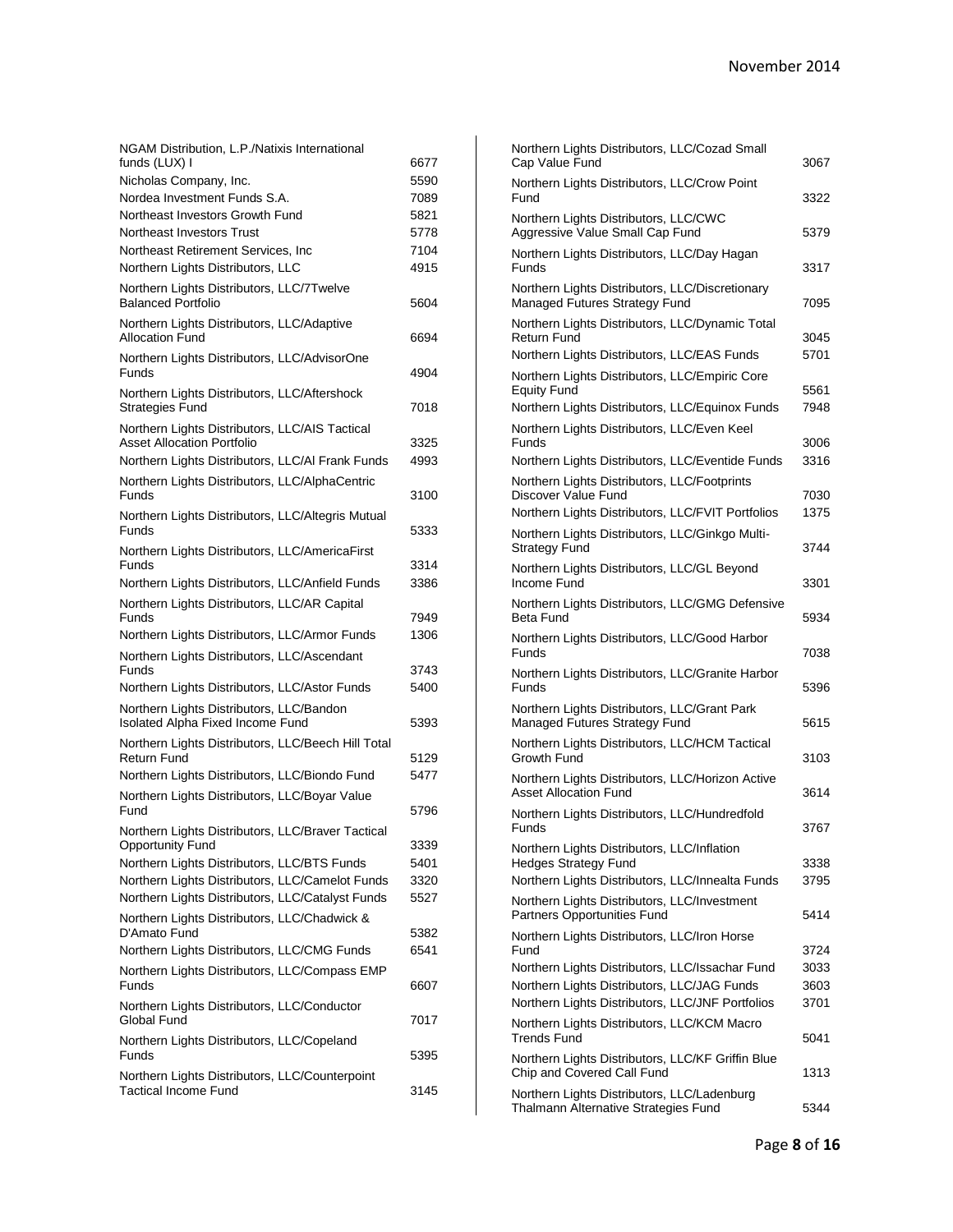| Northern Lights Distributors, LLC/Larkin Point<br><b>Equity Preservation Fund</b> | 1370         |
|-----------------------------------------------------------------------------------|--------------|
| Northern Lights Distributors, LLC/Lifetime<br><b>Achievement Fund</b>             | 6514         |
| Northern Lights Distributors, LLC/Linde Hansen<br>Contrarian Value Fund           | 3616         |
| Northern Lights Distributors, LLC/LJM Funds                                       | 7016         |
| Northern Lights Distributors, LLC/Longboard<br>Managed Futures Strategy Fund      | 3347         |
| Northern Lights Distributors, LLC/Marathon Value<br>Portfolio                     | 5303         |
| Northern Lights Distributors, LLC/Mariner Hyman<br><b>Beck Fund</b>               | 3794         |
| Northern Lights Distributors, LLC/Miller<br><b>Convertible Funds</b>              | 5622         |
| Northern Lights Distributors, LLC/Modern<br><b>Technology Fund</b>                | 7015         |
| Northern Lights Distributors, LLC/Morgan Creek<br><b>Global Funds</b>             | 7970         |
| Northern Lights Distributors, LLC/Navigator<br>Funds                              | 5394         |
| Northern Lights Distributors, LLC/Newfound<br>Funds                               | 3068         |
| Northern Lights Distributors, LLC/Nile Funds                                      | 5359         |
| Northern Lights Distributors, LLC/North Country<br>Funds                          | 5433         |
| Northern Lights Distributors, LLC/North Star                                      |              |
| Funds<br>Northern Lights Distributors, LLC/OCM Gold<br>Fund                       | 3783<br>6663 |
| Northern Lights Distributors, LLC/OnTrack Core<br>Fund                            | 7050         |
| Northern Lights Distributors, LLC/Pacific<br><b>Financial Funds</b>               | 5644         |
| Northern Lights Distributors, LLC/PCS<br><b>Commodity Strategy Fund</b>           | 3126         |
| Northern Lights Distributors, LLC/Persimmon<br>Long/Short Fund                    | 3617         |
| Northern Lights Distributors, LLC/Pinnacle<br><b>Tactical Allocation Fund</b>     | 7094         |
| Northern Lights Distributors, LLC/Power Income<br>Fund                            | 5332         |
| Northern Lights Distributors, LLC/Predex                                          | 7128         |
| Northern Lights Distributors, LLC/Princeton<br><b>Futures Strategy Fund</b>       | 5381         |
| Northern Lights Distributors, LLC/Probabilities<br>Fund                           |              |
| Northern Lights Distributors, LLC/PSI Funds                                       | 7093<br>5335 |
| Northern Lights Distributors, LLC/Puerto Rico<br>Growth Fund                      | 6624         |
| Northern Lights Distributors, LLC/Quantified<br>Funds                             | 7939         |
| Northern Lights Distributors, LLC/Redwood                                         |              |
| Managed Volatility Fund<br>Northern Lights Distributors, LLC/RESQ Funds           | 1365<br>3019 |
|                                                                                   |              |

| Northern Lights Distributors, LLC/Roge Partners<br>Funds                                              | 4933         |
|-------------------------------------------------------------------------------------------------------|--------------|
| Northern Lights Distributors, LLC/SFG Futures                                                         |              |
| <b>Strategy Fund</b><br>Northern Lights Distributors, LLC/Sierra Funds                                | 3610<br>5628 |
| Northern Lights Distributors, LLC/SignalPoint<br>Global Alpha Fund                                    | 3397         |
| Northern Lights Distributors, LLC/SMH Funds                                                           | 3321         |
| Northern Lights Distributors, LLC/Spectrum<br>Mutual Funds                                            | 3014         |
| Northern Lights Distributors, LLC/Superfund<br>Managed Futures Strategy Fund                          | 7951         |
| Northern Lights Distributors, LLC/Sustainable<br><b>Opportunities Fund</b>                            | 3326         |
| Northern Lights Distributors, LLC/Swan Defined<br><b>Risk Fund</b>                                    | 3357         |
| Northern Lights Distributors, LLC/Tactical Asset<br><b>Allocation Fund</b>                            | 7992         |
| Northern Lights Distributors, LLC/Taylor Xplor<br>Managed Futures Strategy Fund                       | 3384         |
| Northern Lights Distributors, LLC/Teberg Funds                                                        | 4916         |
| Northern Lights Distributors, LLC/Teton Valley<br>Fund                                                | 3027         |
| Northern Lights Distributors, LLC/Texas 529                                                           | 3112         |
| Northern Lights Distributors, LLC/The Covered<br><b>Bridge Fund</b>                                   | 7991         |
| Northern Lights Distributors, LLC/The FX<br>Strategy Fund                                             | 3722         |
| Northern Lights Distributors, LLC/The Giralda<br>Fund                                                 | 3716         |
| Northern Lights Distributors, LLC/The Multi-<br>Strategy Growth & Income Fund                         | 3784         |
| Northern Lights Distributors, LLC/The Saratoga<br><b>Advantage Trust</b>                              | 4959         |
| Northern Lights Distributors, LLC/Timothy Plan                                                        | 6518         |
| Northern Lights Distributors, LLC/Toews Funds                                                         | 5906         |
| Northern Lights Distributors, LLC/TOPS Portfolios<br>Northern Lights Distributors, LLC/Total Income + | 3711         |
| <b>Real Estate Fund</b>                                                                               | 3387         |
| Northern Lights Distributors, LLC/Tributary Funds                                                     | 5853         |
| Northern Lights Distributors, LLC/Vertical Capital<br>Income Fund                                     | 3769         |
| Northern Lights Distributors, LLC/Vice Funds                                                          | 7020         |
| Northern Lights Distributors, LLC/VRM Funds                                                           | 3315         |
| Northern Lights Distributors, LLC/Wade Tactical<br>L/S Fund                                           | 5939         |
| Northern Lights Distributors, LLC/West Shore<br>Real Return Income Fund                               | 1366         |
| Northern Lights Distributors, LLC/Witherspoon<br>Managed Futures Strategy Fund                        | 3304         |
| Northern Lights Distributors, LLC/WOA All Asset I                                                     | 3632         |
| Northern Lights Distributors, LLC/Zeo Strategic<br>Income Fund                                        | 3715         |
| Northern Lights Distributors, LLC/Two Oaks Fund                                                       | 3751         |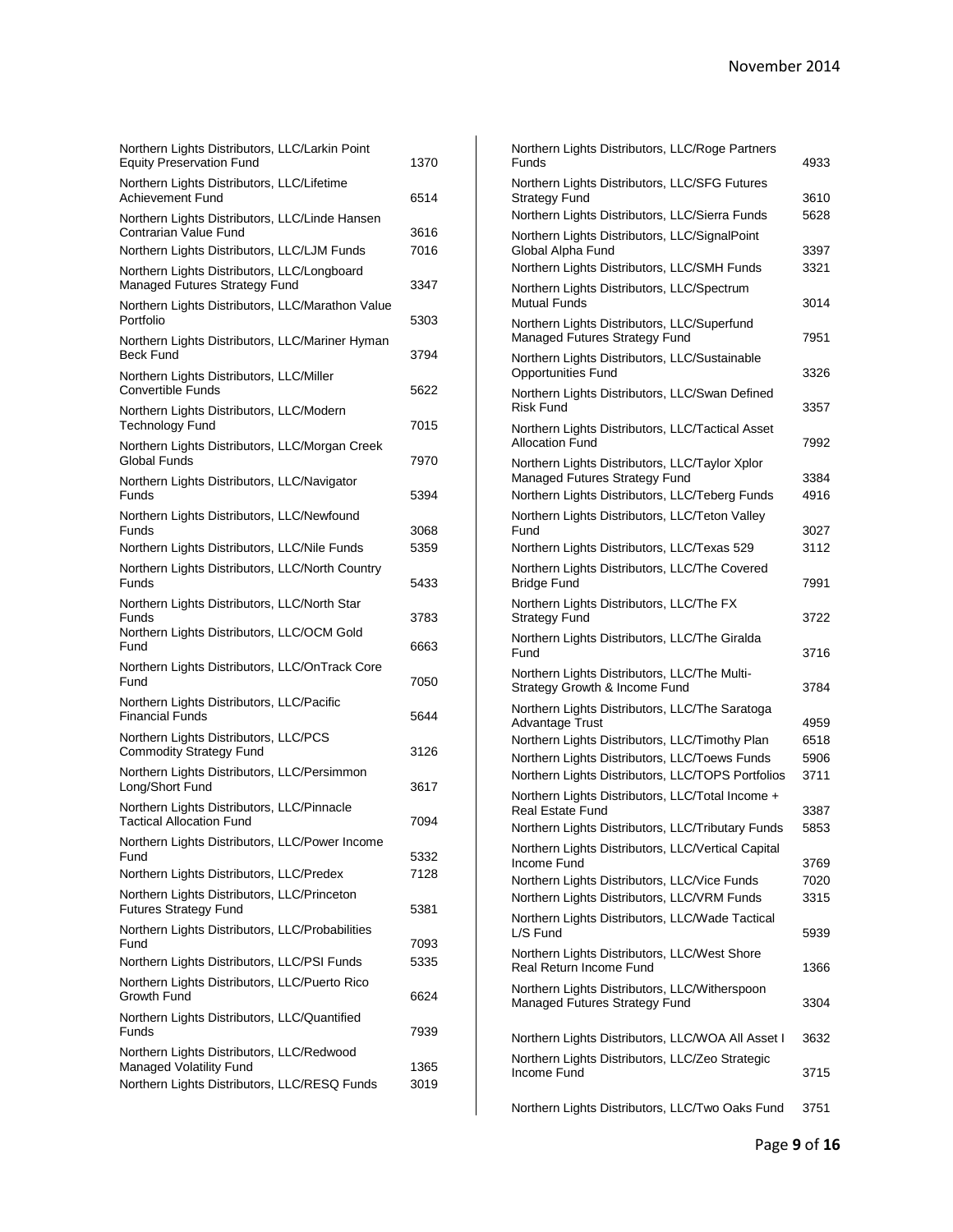| Northern Trust Company (The)                                                  | 2669 |
|-------------------------------------------------------------------------------|------|
| Northern Trust Company (The)                                                  | 6625 |
| Northern Trust Company (The)/Sub-Advised<br><b>Collective Funds Trust-LSV</b> | 3698 |
| Northern Trust Company/Fixed Income                                           |      |
| Investment Fund, a Fund of the Chicago Equity<br><b>Partners Group Trust</b>  | 3772 |
| Northern Trust Company/Great Banc Collective<br><b>Investment Trust I</b>     | 6689 |
| Northern Trust Company/Mondrian Wal-Mart                                      |      |
| Focused International Equity Fund                                             | 4900 |
| Nuveen Securities, LLC                                                        | 5520 |
| Nuveen Securities, LLC/Dublin Funds                                           | 4828 |
| NYLIFE Securities, LLC                                                        | 5539 |
| NYLIFE Securities, LLC/Collective Trust                                       | 5787 |
| NYLife Securities, LLC/New York Life Insurance                                |      |
| <b>Company Group Annuity Contracts</b>                                        | 5363 |
| Oakmark Funds (The)                                                           | 4851 |
| Oberweis Securities, Inc.                                                     | 5697 |
| Ohio National Life Insurance Company                                          | 4526 |
| Olstein Associates, Inc.                                                      | 5775 |
| O.N. Equity Sales Company (The)                                               | 0092 |
| O.N. Equity Sales Company (The)/Ohio National                                 | 4753 |
| OneAmerica Funds, Inc.                                                        | 5689 |
| Oppenheimer & Co., Inc.                                                       | 0571 |
| Oppenheimer Trust Company                                                     | 0303 |
| OppenheimerFunds Distributor, Inc.                                            | 5511 |
| OppenheimerFunds Distributor, Inc./New Mexico<br>529 Plan                     | 4941 |
| OppenheimerFunds Distributor, Inc./Oregon 529                                 |      |
|                                                                               |      |
| Product                                                                       | 5470 |
| OptionsXpress, Inc.                                                           | 0338 |
| Pacific Global Fund, Inc.                                                     | 4860 |
| Pacific Life & Annuity Company                                                | 4589 |
| Pacific Life Insurance Company                                                | 4532 |
| Pacific Life Insurance Company/ Life Division                                 | 6545 |
| Pacific Life Insurance Company/Life Division                                  | 4616 |
| Pacific Select Distributors, Inc.                                             | 5478 |
| Paradigm Funds                                                                | 5476 |
| Park Avenue Securities, LLC                                                   | 0496 |
| Parnassus Investments                                                         | 5783 |
| Payden & Rygel Distributors                                                   | 5535 |
| Penn Mutual Life Insurance Company                                            | 4572 |
| People's Securities, Inc.                                                     | 0220 |
| Pershing LLC                                                                  | 0443 |
|                                                                               |      |
| Pershing LLC/BNYM I.S. Trust FBO Health<br>Savings Accounts Customers         | 0592 |
| Pershing LLC/BNYM I.S. Trust FBO Managers<br>Funds Wrap Program               | 0657 |
| Pershing LLC/BNYM I.S. Trust FBO Morningstar<br>Wrap Program                  | 0474 |
| Pershing LLC/Primerica Financial Services                                     | 0689 |
| <b>PFS Funds</b>                                                              | 6683 |
| PHL Variable Life Insurance Company                                           | 4582 |
| PHL Variable Life Insurance Company/Part                                      |      |

| Phoenix Life and Annuity Company                                                        | 4759 |
|-----------------------------------------------------------------------------------------|------|
| Phoenix Life Insurance Company                                                          | 4579 |
| <b>PIMCO Investments LLC</b>                                                            | 4991 |
| Pimco Investments LLC/Fish                                                              | 5784 |
| PIMCO Investments LLC/Global Investor Series                                            | 4836 |
| Pinnacle Investments LLC/PCM Funds                                                      | 3075 |
| Pinnacle Investments, LLC                                                               | 4925 |
| Pioneer Investment Management USA Inc.                                                  | 5502 |
| Pioneer Investment Management USA                                                       |      |
| Inc./Pioneer Funds International                                                        | 5743 |
| Piper Jaffray & Co.                                                                     | 0311 |
| <b>Planmember Securities Corporation</b>                                                | 0489 |
| PNC Bank, N.A.                                                                          | 2616 |
| PNC Funds Distributor, LLC/PNC Funds                                                    | 5879 |
| Popular Securities, Inc.                                                                | 5687 |
| Portfolio Brokerage Services Inc.                                                       | 8052 |
| Presidential Bank, FSB                                                                  | 5987 |
| <b>Princor Financial Services</b>                                                       | 0375 |
| <b>Princor Financial Services Corporation</b>                                           | 5546 |
| Princor Financial Services Corporation / Principal                                      |      |
| Life Insurance Company                                                                  | 5607 |
| <b>Princor Financial Services Corporation/PGI</b>                                       | 5212 |
| <b>Princor Financial Services Corporation/Principal</b>                                 |      |
| Funds                                                                                   | 5836 |
| Princor Financial Services Corporation/Union                                            |      |
| Bond & Trust                                                                            | 4811 |
| Princor Financial Services, Inc./M                                                      | 0175 |
| ProFunds Distributors, Inc.                                                             | 4969 |
| Pruco Life Insurance Company of New Jersey/SA<br><b>VAR Annuity</b>                     | 1341 |
| Pruco Life Insurance Company of New Jersey/SA<br><b>VAR Life</b>                        | 1346 |
| Pruco Life Insurance Company/SA VAR Annuity                                             | 1339 |
| Pruco Life Insurance Company/SA VAR Life                                                | 1338 |
| <b>Prudential Annuities Life Assurance</b>                                              |      |
| Corporation/SA VAR Annuity                                                              | 1319 |
| <b>Prudential Annuities Life Assurance</b><br>Corporation/SA VAR Life                   | 1314 |
|                                                                                         | 4968 |
| Prudential Insurance Company of America                                                 |      |
| Prudential Insurance Company of<br>America/Prudential Insurance Co. of America          | 4733 |
| Prudential Insurance Company of<br>America/Prudential Ret. Insurance & Annuity<br>Corp. | 6525 |
| Prudential Insurance Company of                                                         |      |
| America/Prudential Trust Company, Inc.                                                  | 6526 |
| Prudential Insurance Company of America/SA<br>VAR Life                                  | 1388 |
| Prudential Investment Management Services,<br>LLC                                       | 5805 |
| Prudential Investment Management Services,                                              |      |
| LLC                                                                                     | 0450 |
| Prudential Investment Management Services,                                              |      |
| LLC/Worldwide Inv. Portfolio Funds                                                      | 5746 |
| Putnam Retail Management Limited Partnership                                            | 5505 |
|                                                                                         |      |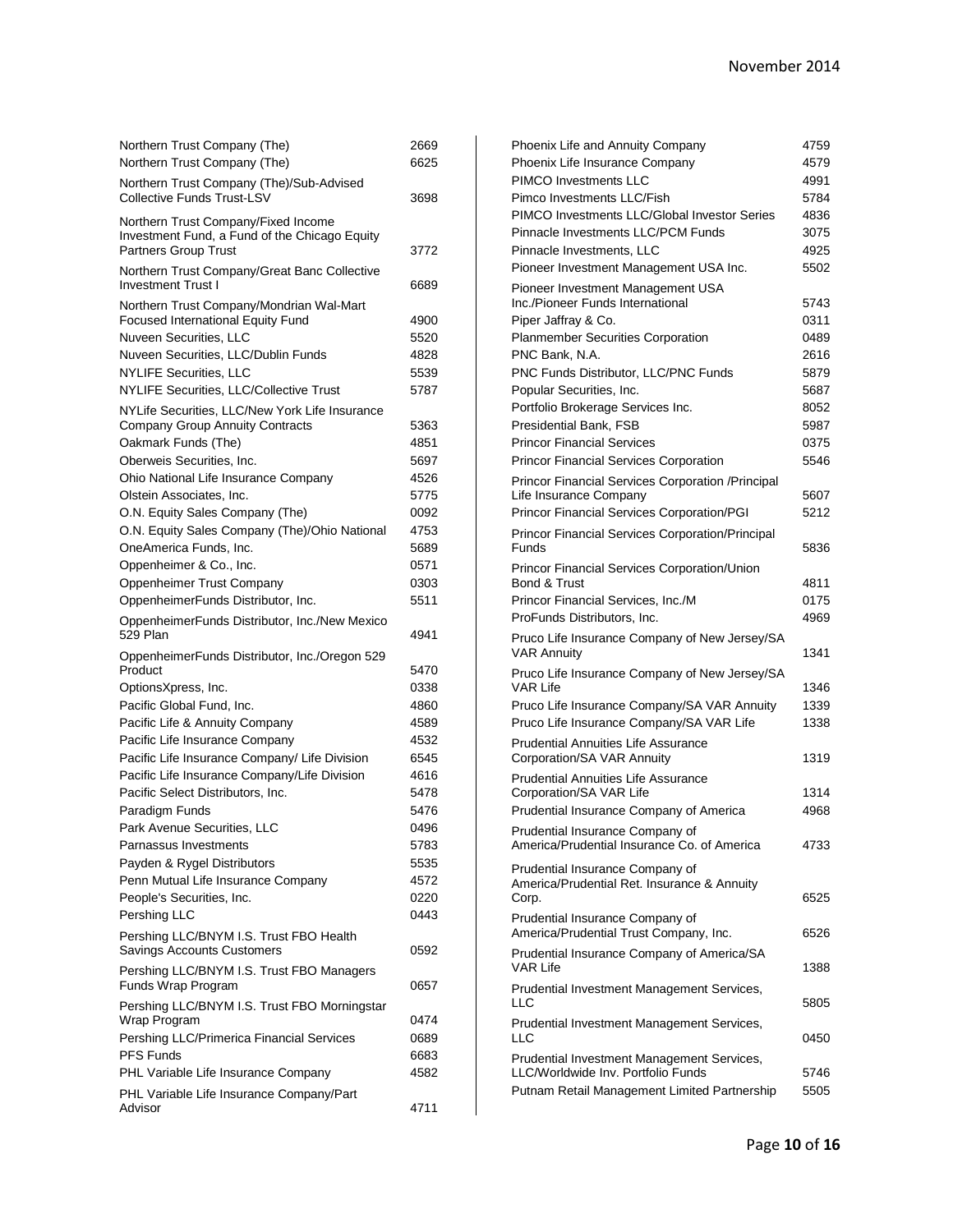| Putnam Retail Management Limited                             |              |
|--------------------------------------------------------------|--------------|
| Partnership/Embassy Funds                                    | 5893         |
| PWMCO, LLC                                                   | 0467<br>3074 |
| Quasar Distributors LLC/BlueBay Funds                        |              |
| Quasar Distributors LLC/Henderson Gartmore<br>Offshore Funds | 3083         |
| Quasar Distributors LLC/Henderson Horizon<br>Offshore Funds  | 5866         |
| Quasar Distributors LLC/Longbow Capital Funds                | 3115         |
| Quasar Distributors, LLC/Muzinich Offshore<br>Funds          | 3058         |
| Quasar Distributors LLC/Sound Point Funds                    | 3079         |
| Quasar Distributors LLC/Vivaldi Funds                        | 3124         |
| Quasar Distributors LLC/Welton Partners                      | 3044         |
| Quasar Distributors, LLC                                     | 5368         |
| Quasar Distributors, LLC / CAN Slim Funds                    | 6567         |
| Quasar Distributors, LLC/Aberdeen Offshore<br><b>Funds</b>   | 4957         |
| Quasar Distributors, LLC/AC One Funds                        | 3639         |
| Quasar Distributors, LLC/Academy Fund Trust                  | 5612         |
| Quasar Distributors, LLC/Advantus Funds                      | 3364         |
| Quasar Distributors, LLC/Aegis Funds                         | 6612         |
| Quasar Distributors, LLC/Akre Funds                          | 5937         |
| Quasar Distributors, LLC/Alpha Capital Funds                 | 5365         |
| Quasar Distributors, LLC/Alpine Funds                        | 5896         |
| Quasar Distributors, LLC/America Trust<br>Allegiance Fund    | 6638         |
| Quasar Distributors, LLC/Angel Oak Funds                     | 3117         |
| Quasar Distributors, LLC/Appleton Group Funds                | 4935         |
| Quasar Distributors, LLC/Balter Capital Funds                | 3021         |
| Quasar Distributors, LLC/Barrett Growth Fund                 | 5480         |
| Quasar Distributors, LLC/Becker Value Funds                  | 5291         |
| Quasar Distributors, LLC/Boston Common Funds                 | 5350         |
| Quasar Distributors, LLC/Brandes Dublin<br>Offshore          | 5911         |
| Quasar Distributors, LLC/Brandes Investment                  |              |
| Trust                                                        | 5693         |
| Quasar Distributors, LLC/Bridge Builder Trust                | 7057         |
| Quasar Distributors, LLC/Bridges Investment                  |              |
| Fund                                                         | 5531         |
| Quasar Distributors, LLC/Bright Rock Funds                   | 5355         |
| Quasar Distributors, LLC/Brookfield Investment<br>Funds      | 3734         |
| Quasar Distributors, LLC/Brown Advisory Funds                | 5437         |
| Quasar Distributors, LLC/Buffalo Funds                       | 4931         |
| Quasar Distributors, LLC/Bushido Funds                       | 3360         |
|                                                              |              |
| Quasar Distributors, LLC/Capital Advisor Growth<br>Fund      | 5691         |
| Quasar Distributors, LLC/Capital Guardian Funds              | 3002         |
| Quasar Distributors, LLC/Chase Growth Funds                  | 5626         |
| Quasar Distributors, LLC/COHO Partners Funds                 | 7087         |
| Quasar Distributors, LLC/Coldstream Dividend<br>Growth Fund  | 5327         |
| Quasar Distributors, LLC/Collins Capital Funds               | 3306         |
| Quasar Distributors, LLC/Congress Asset<br>Management        | 5741         |
|                                                              |              |

| Quasar Distributors, LLC/Consilium Emerging &                                         |              |
|---------------------------------------------------------------------------------------|--------------|
| <b>Frontier Markets Fund</b>                                                          | 3003         |
| Quasar Distributors, LLC/Contravisory Funds                                           | 5797         |
| Quasar Distributors, LLC/Convergence Funds                                            | 5406         |
| Quasar Distributors, LLC/Cove Street Funds<br>Quasar Distributors, LLC/Davidson Funds | 3749<br>5945 |
|                                                                                       |              |
| Quasar Distributors, LLC/Dearborn Partners<br>Funds                                   | 7060         |
| Quasar Distributors, LLC/Doubleline Funds                                             | 5353         |
| Quasar Distributors, LLC/Dow Jones Islamic<br>Index Fund                              | 5566         |
| Quasar Distributors, LLC/DSM Funds                                                    | 5952         |
| Quasar Distributors, LLC/Edgar Lomas Fund                                             | 5727         |
| Quasar Distributors, LLC/Evermore Value Trust                                         | 5407         |
| Quasar Distributors, LLC/Fort Pitt Capital Funds                                      | 5887         |
| Quasar Distributors, LLC/Frontegra Small Cap<br>Core Fund                             | 3736         |
| Quasar Distributors, LLC/Fund * X Upgrader                                            |              |
| Fund                                                                                  | 5666         |
| Quasar Distributors, LLC/Geneva Advisors All                                          |              |
| Cap Growth Fund                                                                       | 6527         |
| Quasar Distributors, LLC/Genworth Funds                                               | 5864         |
| Quasar Distributors, LLC/Gerstein Fisher Funds                                        | 5938         |
| Quasar Distributors, LLC/Glenmede Fund, Inc.                                          | 4955         |
| Quasar Distributors, LLC/Goodhaven Fund                                               | 3700         |
| Quasar Distributors, LLC/GPS Funds I                                                  | 5495         |
| Quasar Distributors, LLC/GPS Funds II                                                 | 5977         |
| Quasar Distributors, LLC/Great Lakes Funds                                            | 3366         |
| Quasar Distributors, LLC/Greenspring Fund                                             | 6513         |
| Quasar Distributors, LLC/Guinness Atkinson                                            |              |
| Funds                                                                                 | 5754         |
| Quasar Distributors, LLC/Harding Loevner Funds,                                       |              |
| Inc.                                                                                  | 4981         |
| Quasar Distributors, LLC/Hatteras Funds                                               | 5449         |
| Quasar Distributors, LLC/HCIM Trust                                                   | 7113         |
| Quasar Distributors, LLC/Hennessy Mutual                                              |              |
| Funds, Inc.                                                                           | 4869         |
| Quasar Distributors, LLC/Hilton Capital Funds                                         | 7928         |
| Quasar Distributors, LLC/Hodges Fund                                                  | 5792         |
| Quasar Distributors, LLC/Hotchkis & Wiley Funds                                       | 4984         |
| Quasar Distributors, LLC/Huber Capital Funds                                          | 6530         |
| Quasar Distributors, LLC/Infinity Q Funds                                             | 3085         |
| Quasar Distributors, LLC/Intrepid Capital Funds                                       | 4815         |
| Quasar Distributors, LLC/Investec Global<br><b>Strategy Funds</b>                     | 5057         |
| Quasar Distributors, LLC/Investec Offshore                                            |              |
| Funds                                                                                 | 5755         |
| Quasar Distributors, LLC/IronBridge Funds                                             | 5321         |
| Quasar Distributors, LLC/Jacob Internet Fund                                          | 4960         |
| Quasar Distributors, LLC/Jensen Portfolio, Inc.                                       | 5491         |
| Quasar Distributors, LLC/Jordan Opportunity                                           |              |
| Fund                                                                                  | 5917         |
| Quasar Distributors, LLC/Julius Baer Offshore                                         |              |
| Funds                                                                                 | 5698         |
| Quasar Distributors, LLC/Julius Baer Offshore                                         |              |
| SSB Funds                                                                             | 7958         |
|                                                                                       |              |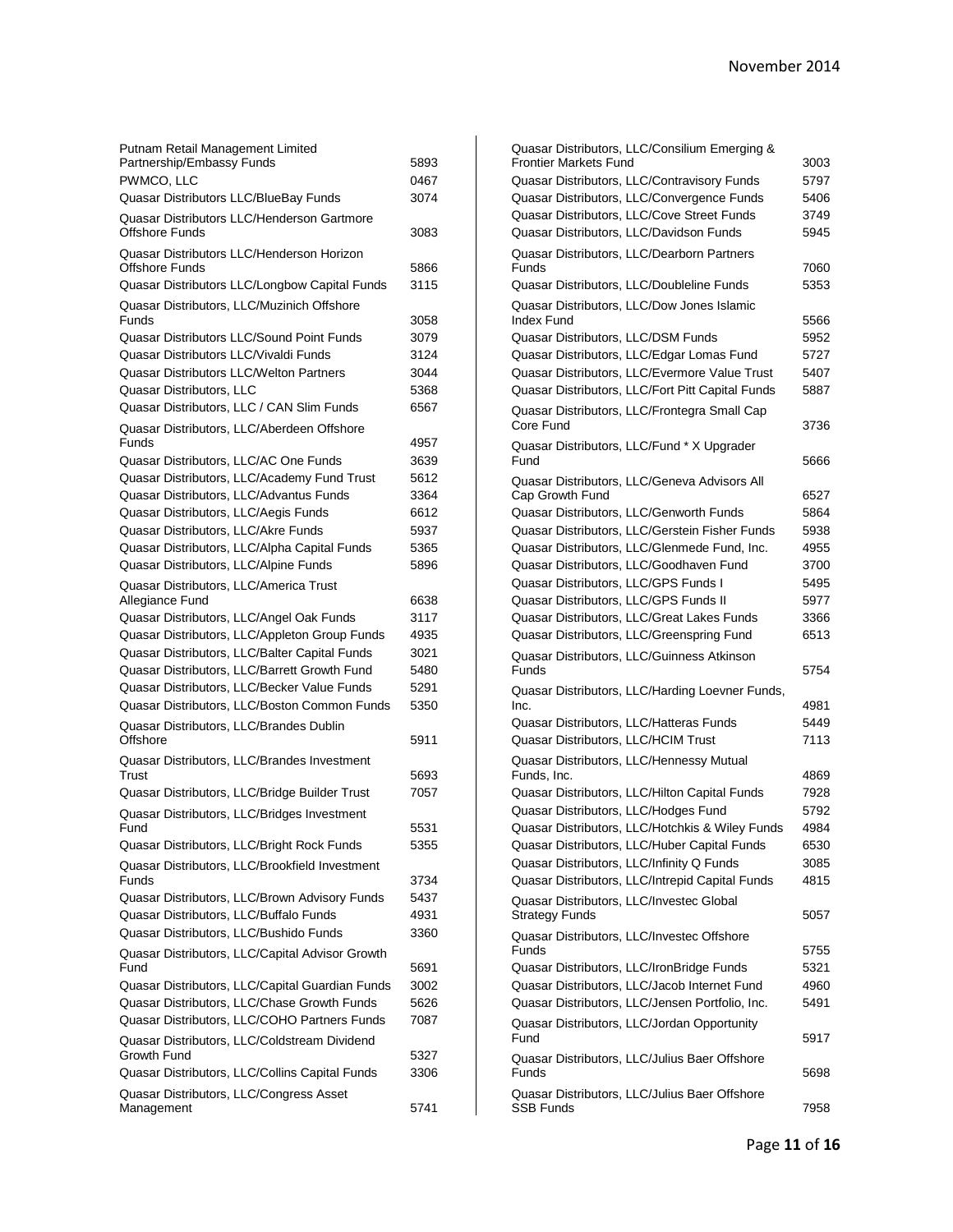| Quasar Distributors, LLC/Kellner Funds                                                     | 3644         |
|--------------------------------------------------------------------------------------------|--------------|
| Quasar Distributors, LLC/Kinetics Mutual funds                                             | 6608         |
| Quasar Distributors, LLC/Kirr Marbach Partners<br>Fund, Inc.                               | 6685         |
| Quasar Distributors, LLC/Lawson Kroeker Funds                                              | 3345         |
| Quasar Distributors, LLC/LKCM Funds                                                        | 4883         |
| Quasar Distributors, LLC/LoCorr Investment                                                 |              |
| Trust                                                                                      | 5569         |
| Quasar Distributors, LLC/Loeb Capital Funds                                                | 7927         |
| Quasar Distributors, LLC/Logan Funds<br>Quasar Distributors, LLC/Lotsoff Capital Mgt       | 3305         |
|                                                                                            | 5841<br>5366 |
| Quasar Distributors, LLC/MainGate MLP Funds<br>Quasar Distributors, LLC/Marketfield Dublin |              |
|                                                                                            | 1333         |
| Quasar Distributors, LLC/Matrix Advisors Value<br>Fund, Inc.                               | 4908         |
| Quasar Distributors, LLC/McKinley Capital Equity                                           |              |
| Income Fund                                                                                | 7056         |
| Quasar Distributors, LLC/MD Sass Funds                                                     | 5918         |
| Quasar Distributors, LLC/Merger Fund                                                       | 6601         |
| Quasar Distributors, LLC/Monetta Funds                                                     | 5766         |
| Quasar Distributors, LLC/Morgan Dempsey<br>Funds                                           | 5354         |
| Quasar Distributors, LLC/Muhlenkamp Fund                                                   | 4986         |
| Quasar Distributors, LLC/Mutual.com                                                        | 5847         |
| Quasar Distributors, LLC/Muzinich Funds                                                    | 3646         |
| Quasar Distributors, LLC/New Path Funds                                                    | 3770         |
| Quasar Distributors, LLC/Nuance Funds                                                      | 5369         |
| Quasar Distributors, LLC/Orinda Long Short                                                 |              |
| <b>Equity Fund</b>                                                                         | 5931         |
| Quasar Distributors, LLC/O'Shaughnessy Funds                                               | 5318         |
| Quasar Distributors, LLC/Osterweis Fund                                                    | 4840         |
| Quasar Distributors, LLC/Otter Creek Funds                                                 | 3020         |
| Quasar Distributors, LLC/Pension Partners Fund                                             | 3367         |
| Quasar Distributors, LLC/Permanent Portfolio                                               | 6627         |
| Quasar Distributors, LLC/Perritt Funds                                                     | 5602         |
| Quasar Distributors, LLC/Pictet Funds                                                      | 5793         |
| Quasar Distributors, LLC/Poplar Forest Partners<br>Fund                                    |              |
| Quasar Distributors, LLC/Port Street Funds                                                 | 5404         |
|                                                                                            | 1377         |
| Quasar Distributors, LLC/Portfolio 21<br>Quasar Distributors, LLC/Primary Trend Fund       | 4929<br>5858 |
| Quasar Distributors, LLC/PRIMECAP Odyssey                                                  |              |
| Funds                                                                                      | 4895         |
| Quasar Distributors, LLC/Prospector Funds                                                  | 5901         |
| Quasar Distributors, LLC/Provident Trust                                                   | 3371         |
| Quasar Distributors, LLC/Purisma Funds                                                     | 6643         |
| Quasar Distributors, LLC/Pzena Funds                                                       | 3041         |
| Quasar Distributors, LLC/Rainier Funds                                                     | 4876         |
| Quasar Distributors, LLC/RBC Funds Trust                                                   | 5413         |
| Quasar Distributors, LLC/Reinhart Funds                                                    | 3307         |
| Quasar Distributors, LLC/Rockefeller Funds                                                 | 3016         |
| Quasar Distributors, LLC/Salem Trust                                                       | 7010         |
| Quasar Distributors, LLC/Samson Funds                                                      | 3346         |
| Quasar Distributors, LLC/Scharf Funds                                                      | 3771         |
| Quasar Distributors, LLC/Schooner Growth &                                                 |              |
| Income Fund                                                                                | 4723         |

| Quasar Distributors, LLC/Selector Management                                      |              |
|-----------------------------------------------------------------------------------|--------------|
| Fund                                                                              | 5729         |
| Quasar Distributors, LLC/Semper Funds                                             | 7088         |
| Quasar Distributors, LLC/Shenkman Funds                                           | 3374         |
| Quasar Distributors, LLC/Shenkman Offshore                                        |              |
| Funds<br>Quasar Distributors, LLC/Smead Value Fund                                | 7059<br>6686 |
| Quasar Distributors, LLC/Smith Group                                              | 1376         |
| Quasar Distributors, LLC/Standard Insurance                                       | 3719         |
| Quasar Distributors, LLC/Stone Ridge Funds                                        | 7055         |
| Quasar Distributors, LLC/Stone Ridge Trust II                                     | 3004         |
| Quasar Distributors, LLC/Strategic Income                                         |              |
| <b>Management Funds</b>                                                           | 5905         |
| Quasar Distributors, LLC/TCM Small Cap Growth                                     |              |
| Fund                                                                              | 4898         |
| Quasar Distributors, LLC/The Snow Capital                                         |              |
| Family of Funds                                                                   | 4976         |
| Quasar Distributors, LLC/Thomas White Funds                                       | 6636         |
| Quasar Distributors, LLC/Thompson IM Funds                                        | 5557         |
| Quasar Distributors, LLC/Tiedemann Funds                                          | 5731         |
| Quasar Distributors, LLC/Tortoise Core                                            |              |
| Infrastructure Fund                                                               | 5168         |
| Quasar Distributors, LLC/US Bank Institutional<br><b>Collective Funds</b>         | 4695         |
| Quasar Distributors, LLC/Villere Balanced Fund                                    | 4886         |
| Quasar Distributors, LLC/Visium Funds                                             | 7054         |
| Quasar Distributors, LLC/Wall Street Fund                                         | 6626         |
| Quasar Distributors, LLC/Wasmer Schroeder                                         | 3043         |
| Quasar Distributors, LLC/WBI Funds                                                | 5326         |
| Quasar Distributors, LLC/WisCap Funds                                             | 6674         |
| Quasar Distributors, LLC/YCG Funds                                                | 7008         |
| Queens Road Securities, LLC                                                       | 4884         |
| Rafferty Capital Markets LLC/Clifford Capital                                     |              |
| Partners Fund                                                                     | 3050         |
| Rafferty Capital Markets LLC/PSP Family of                                        |              |
| Funds                                                                             | 5637         |
| Rafferty Capital Markets, LLC                                                     | 5726         |
| Rafferty Capital Markets, LLC/Berkshire Funds                                     | 5899         |
| Rafferty Capital Markets, LLC/Chou America<br>Mutual Fund                         | 5323         |
|                                                                                   |              |
| Rafferty Capital Markets, LLC/Entrepreneur<br>Shares                              | 5367         |
| Rafferty Capital Markets, LLC/Epiphany Funds                                      | 6634         |
| Rafferty Capital Markets, LLC/Hagin Keystone                                      |              |
| <b>Market Neutral Fund</b>                                                        | 3313         |
| Rafferty Capital Markets, LLC/Leuthold Funds                                      | 5656         |
| Rafferty Capital Markets, LLC/Marketocracy                                        |              |
| Funds                                                                             | 6682         |
| Rafferty Capital Markets, LLC/PIP New                                             |              |
| <b>Generation Fund</b>                                                            | 3723         |
| Rafferty Capital Markets, LLC/Ranger Funds                                        |              |
| <b>Investment Trust</b>                                                           | 3775         |
| Rafferty Capital Markets, LLC / Satuit Funds                                      | 5867         |
| Rafferty Capital Markets, LLC / Sparrow Funds<br>Raymond James & Associates, Inc. | 5908<br>0725 |
| <b>RBS Securities Inc./Equities</b>                                               | 0425         |
|                                                                                   |              |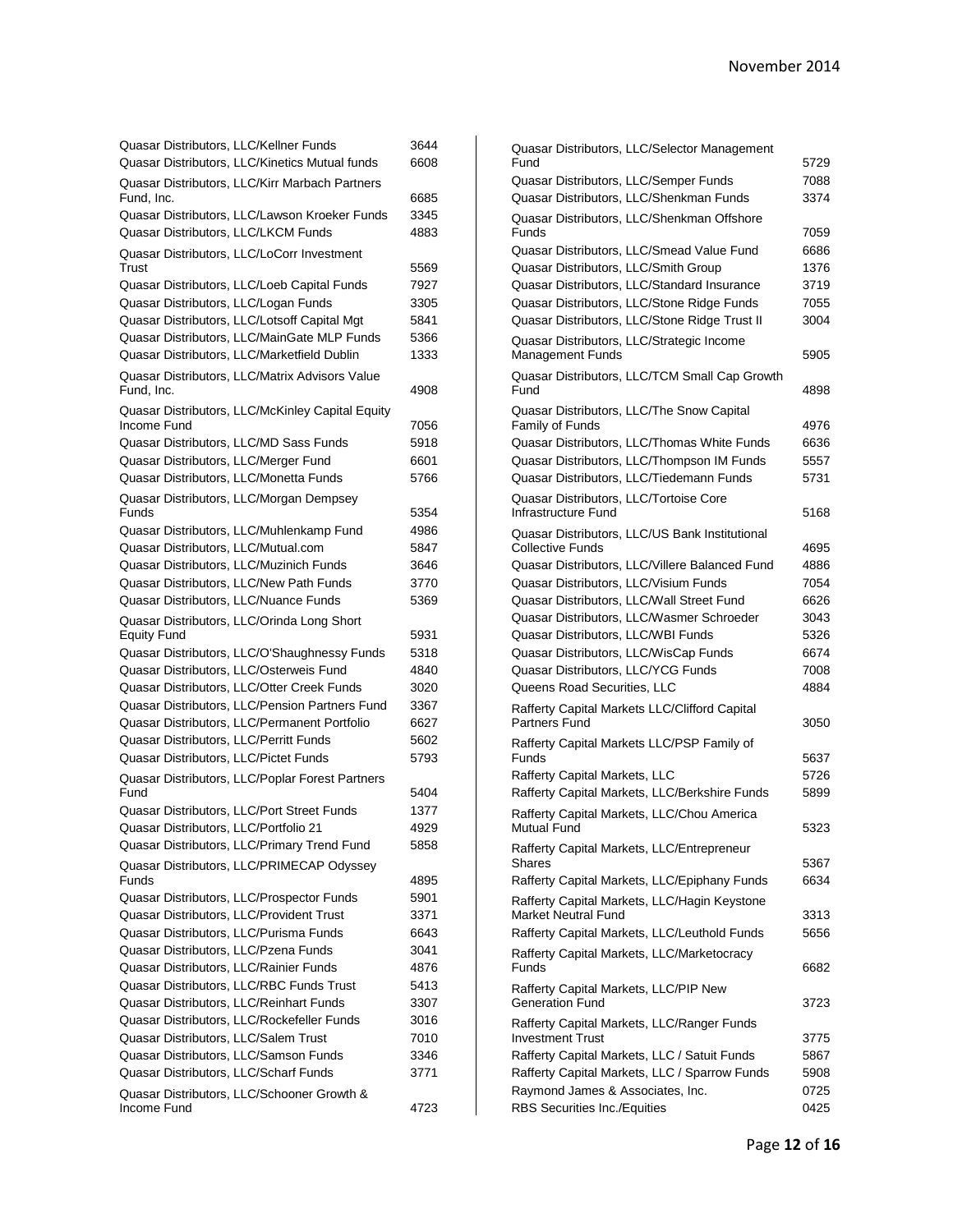| Reich & Tang Distributors Inc.                                         | 5845 |
|------------------------------------------------------------------------|------|
| <b>Reliance Trust Company</b>                                          | 5962 |
| Reliance Trust Company                                                 | 4896 |
| Reliance Trust Company/MetLife Stable Value                            |      |
| Fund                                                                   | 5312 |
| Reliance Trust Company/RSG Separate Account                            | 7955 |
| Reliance Trust Company/SSB&T                                           | 3636 |
| Reliance Trust Company/SWMS1                                           | 2042 |
| Reliance Trust Company/SWMS2                                           | 2085 |
| Reliastar Life Insurance Company of New York                           | 4653 |
| Reliastar Life Insurance Company/Life & Annuity                        |      |
| <b>Product Investment Trading</b>                                      | 4652 |
| Reliastar Life Insurance Company/Reliastar New<br>York                 | 4606 |
| Reliastar Life Insurance Company/Reliastar                             |      |
| <b>Retirement Plans</b>                                                | 4603 |
| Renaissance Capital Greenwich Funds                                    | 5454 |
| Reynolds Funds, Inc.                                                   | 6573 |
| <b>RFS Partners</b>                                                    | 4989 |
| Robeco Trust Company                                                   | 5325 |
| Robert W. Baird & Co.                                                  | 4905 |
| Robinson & Lukens, Inc.                                                | 7607 |
|                                                                        | 5586 |
| Rowe (T.) Price Investment Services, Inc.                              |      |
| Royce Fund Services Inc.                                               | 5663 |
| Ruane, Cunniff & Goldbarb LLC                                          | 3726 |
| Russell Financial Services, Inc.                                       | 5762 |
| <b>Russell Trust Company</b>                                           | 4832 |
| <b>Russell Trust Company</b>                                           | 5964 |
| Sammons Financial Network LLC                                          | 3608 |
| Saturna Brokerage Services, Inc.                                       | 4983 |
| Schroder Fund Advisors LLC                                             | 4956 |
| Schroder Fund Advisors LLC/Schroder Fund                               |      |
| Advisors International Division                                        | 4853 |
| Schwab Retirement Plan Services Company                                | 7119 |
| Scottrade, Inc.                                                        | 0705 |
| Security Benefit Life Insurance Company                                | 4527 |
| Security Life of Denver/Mutual Funds                                   | 4668 |
| SEI Investments Distribution Co./Advisors Inner<br>Circle Fund         | 5763 |
| SEI Investments Distribution Co./Bishop Street                         |      |
| Funds                                                                  | 5606 |
| SEI Investments Distribution Co./Causeway<br>Capital Management Trust  | 4913 |
| SEI Investments Distribution Co./Community<br><b>Capital Trust</b>     | 5748 |
|                                                                        |      |
| SEI Investments Distribution Co./Hancock<br>Horizon Family of Funds    | 6691 |
| SEI Investments Distribution Co./SEI Institutional<br>Funds            | 5717 |
| SEI Investments Distribution Co./TD Asset<br>Management USA Funds Inc. | 6539 |
| SEI Investments Distribution Co./Wilshire Funds                        | 4875 |
|                                                                        |      |
| SEI Investments Distribution Co./Advisors Inner<br>Circle Fund II      | 7052 |
| SEI Investments Distribution Co./City National<br>Rochdale Funds       | 4990 |

| SEI Investments Distribution Co/New Covenant                                        |      |
|-------------------------------------------------------------------------------------|------|
| Funds                                                                               | 6536 |
| <b>SEI Investments Distribution</b>                                                 |      |
| Company/KraneShares Trust                                                           | 3102 |
| SEI Investments Distribution Company/The KP                                         |      |
| Funds                                                                               | 1393 |
| SEI Private Trust Company                                                           | 2039 |
| SEI Private Trust Company/C/O/ GWP                                                  | 2663 |
| <b>SEI Trust Company</b>                                                            | 4952 |
| Sentinel Financial Services Company                                                 | 5873 |
| <b>SG Americas Securities, LLC</b>                                                  | 0286 |
| SIA Securities Corp.                                                                | 5779 |
| Signator Financial Services, Inc.                                                   | 0427 |
| <b>SII Investments</b>                                                              | 0640 |
| Smith Hayes Financial Services Corp./Colorado                                       |      |
| <b>Bondshares</b>                                                                   | 5708 |
| Smith Hayes Financial Services Corporation                                          | 5575 |
| Southwest Securities, Inc.                                                          | 0279 |
| <b>STAAR Investment Trust</b>                                                       | 6736 |
| Standard Insurance Company                                                          | 4701 |
| State Farm VP Management Corp.                                                      | 4971 |
| State Street /ACH HR Solutions LLC/Ford Motor                                       |      |
| Company                                                                             | 2524 |
| State Street Bank & Trust Co./ACS HR                                                |      |
| Solutions/Rio Tinto                                                                 | 5329 |
| State Street Bank & Trust Co./FBO Qualified                                         |      |
| Plans                                                                               | 5165 |
| State Street Bank & Trust Co./ACS HR Solutions,                                     |      |
| LLC/DTCC                                                                            | 5966 |
| State Street Bank & Trust                                                           |      |
| Co./ACS/Glaxosmithkline                                                             | 5623 |
| State Street Bank & Trust Co./ADP-Morgan                                            |      |
| Stanley                                                                             | 5991 |
| State Street Bank & Trust Co./AXA Equitable Life                                    |      |
| Insurance Company                                                                   | 0228 |
| State Street Bank & Trust Co./IBT                                                   | 4946 |
| State Street Bank & Trust Co./Inst'l Custody                                        | 2132 |
| State Street Bank & Trust Co./JP Morgan                                             |      |
| Retirement Plan Services/Deluxe Cp                                                  | 5435 |
| State Street Bank & Trust Co./JP Morgan                                             |      |
| Retirement Plan Services/Hallmark Cards Inc.                                        | 2547 |
| State Street Bank & Trust Co./Mainstay                                              | 0487 |
| State Street Bank & Trust Co./NYLIM/SIP                                             | 5953 |
| State Street Bank & Trust Co./Sanford Bernstein                                     |      |
| <b>Alliance Capital</b>                                                             | 6519 |
| State Street Bank & Trust Co./T. Rowe Price                                         |      |
| <b>Retirement Plan Services</b>                                                     | 5968 |
| State Street Bank & Trust Co./Wealth                                                |      |
| <b>Management Services 2</b>                                                        | 2955 |
| State Street Bank & Trust Co./Lincoln Retirement                                    |      |
| Services                                                                            | 3752 |
|                                                                                     |      |
| State Street Bank & Trust Company/Hewitt<br>Associates LLC/Wellington Trust Company | 3099 |
|                                                                                     |      |
| State Street Bank & Trust Company/Hewitt<br>Associates/AHRP                         | 7097 |
|                                                                                     |      |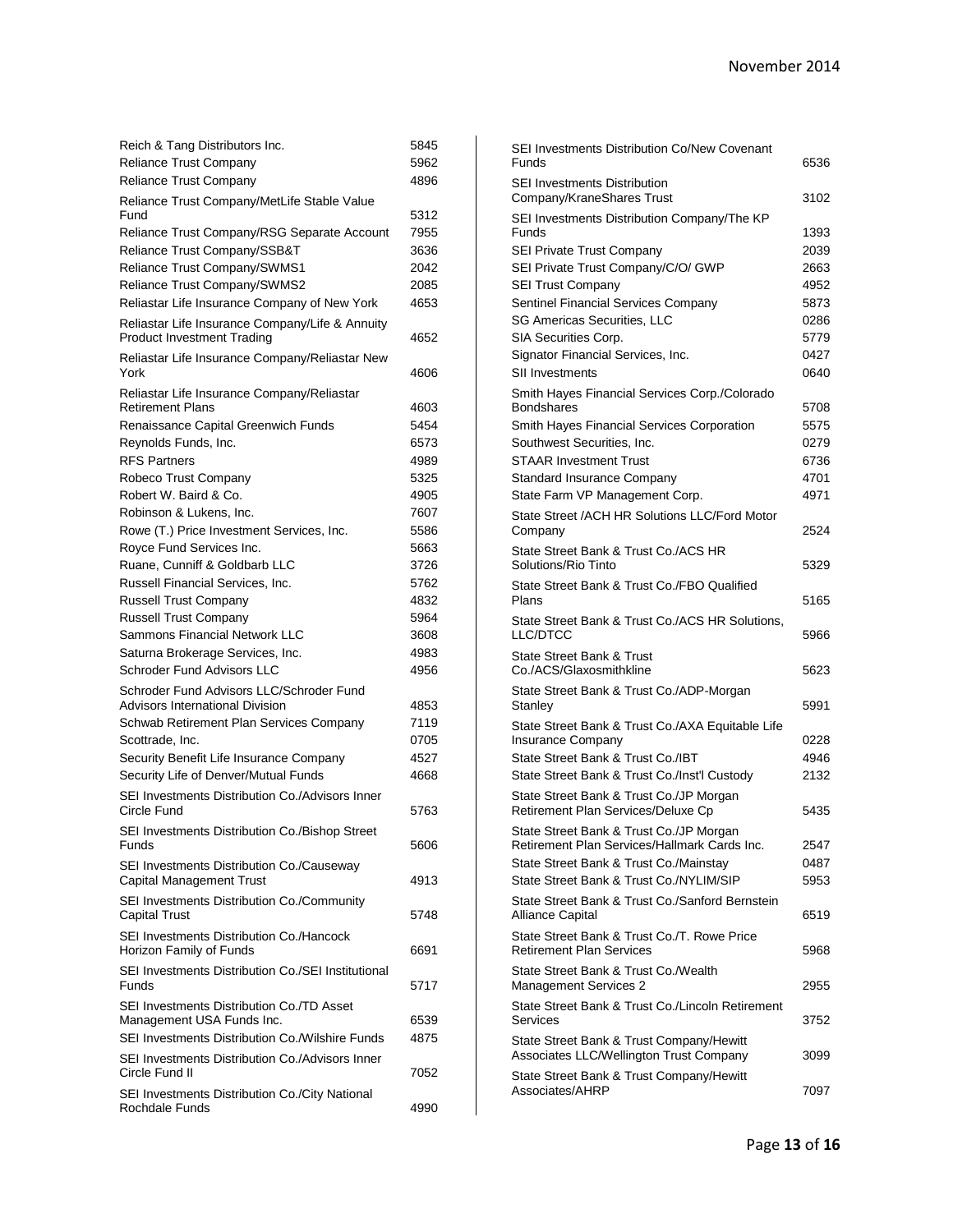| State Street Bank & Trust Company/Hewitt<br>Associates/Estee Lauder<br>State Street Bank & Trust Company/Hewitt/Ally | 7037<br>7004 |
|----------------------------------------------------------------------------------------------------------------------|--------------|
| State Street Bank & Trust Company/ING/State of<br>Minnesota                                                          | 3689         |
| State Street Bank & Trust Company/JPM<br>Retirement Plan Services/Bechtel                                            | 3629         |
| State Street Bank & Trust<br>Company/JPMorgan/Celanese Americas LLC                                                  | 7022         |
| State Street Bank & Trust<br>Company/JPMorgan/Pacificorp Plus Employees<br>Savings Plan                              | 3686         |
| State Street Bank & Trust Company/NRS<br>Inc./Hanesbrands Inc.                                                       | 3087         |
| State Street Bank & Trust Company/NRS/Bechtel<br>NR Program DC Master Trust                                          | 3647         |
| State Street Bank & Trust                                                                                            |              |
| Company/NRS/Halliburton Company<br>State Street Bank & Trust Company/NRS/Intel                                       | 7086<br>5197 |
| State Street Bank & Trust Company/NRS/Lilly                                                                          | 7954         |
| State Street Bank & Trust                                                                                            |              |
| Company/NRS/NADART                                                                                                   | 7078         |
| State Street Bank & Trust Company/NRS/SBERA                                                                          | 3353         |
| State Street Bank & Trust Company/NRS/The<br>Hartford                                                                | 7940         |
| State Street Bank & Trust Company/NRS/The KP<br>Funds                                                                | 3026         |
| State Street Bank & Trust Company/NRS/Wichita<br><b>Retirement Systems</b>                                           | 7066         |
| State Street Bank & Trust Company/Xerox HR                                                                           |              |
| Solutions/Xerox Corp                                                                                                 | 7965         |
| State Street Global Markets, LLC                                                                                     | 5641         |
| State Street Global Markets, LLC/State Street<br><b>Collective Fund</b>                                              | 6511         |
| State Street/ACS/ConAgra Foods                                                                                       | 5100         |
| State Trust Capital, LLC                                                                                             | 6576         |
| Stephens, Inc.                                                                                                       | 0419         |
| Sterne, Agee & Leach, Inc.                                                                                           | 0750         |
| Stifel, Nicolaus & Company Incorporated                                                                              | 0793         |
| Stockcross Financial Services, Inc.                                                                                  | 0445         |
| Sweney, Cartwright & Company                                                                                         | 7027         |
| Symetra Life Insurance Company                                                                                       | 5161         |
| Symetra Life Insurance Company/Symetra Fee<br>Based                                                                  | 3618         |
| Syndicated Capital, Inc.                                                                                             | 4881         |
| <b>TCW Funds Distributors</b>                                                                                        | 6563         |
| <b>TCW Funds Distributors/TCW Funds</b>                                                                              |              |
| (Luxembourg)                                                                                                         | 3359         |
| TD Ameritrade Clearing, Inc.                                                                                         | 0188         |
| TD Ameritrade Trust Company                                                                                          | 5982         |
| TD Ameritrade Trust Company<br>Teachers Advisors, Inc.                                                               | 6566<br>5668 |
| Teachers Advisors, Inc./Life Funds                                                                                   | 5392         |
| Teachers Insurance and Annuity Association of                                                                        |              |
| America                                                                                                              | 3017         |

| Teachers Insurance And Annuity Association Of<br>America/Account 2                   | 3110         |
|--------------------------------------------------------------------------------------|--------------|
| Templeton Sicav Funds/Franklin/Templeton                                             |              |
| Distributors Inc.                                                                    | 5690         |
| The Eudora Fund                                                                      | 7096         |
| The Northern Trust Company/GreatBanc<br>Collective Investment Trust IV               | 3142         |
| The Northern Trust Company/Jacobs Levy<br>Small/Mid Value Fund, A Fund Of The Jacobs |              |
| Levy Group Trust                                                                     | 7127         |
| The Northern Trust Company/Sub Advised<br>Collective Fund Trust - First State        | 7126         |
| The Northern Trust Company/Sub Advised<br>Collective Fund Trust - Globeflex          | 7125         |
| The Northern Trust Company/Sub Advised<br>Collective Fund Trust - Presima            | 7118         |
| The Northern Trust Company/Sub-Advised<br><b>Collective Funds Trust-Pzena</b>        | 3147         |
| The Prudential Insurance Company of                                                  |              |
| America/Hartford SA Var Life                                                         | 3088         |
| The Prudential Insurance Company of                                                  |              |
| America/Pru Retirement Non-Reg Trading                                               | 3077         |
| <b>Thornburg Securities Corporation</b>                                              | 5541         |
| Thornburg Securities Corporation/Thornburg                                           |              |
| Global Investment PLC<br><b>Thrivent Mutual Funds</b>                                | 3352<br>5106 |
| TIAA-CREF Trust Company, FSB                                                         | 3107         |
| Tocqueville Securities L.P.                                                          | 5862         |
| Touchstone Securities Inc.                                                           | 5711         |
| <b>TradeStation Securities, Inc.</b>                                                 | 0271         |
| Transamerica Advisors Life Insurance Company                                         | 4728         |
| Transamerica Capital, Inc.                                                           | 5580         |
| Transamerica Capital, Inc./Diversified Funds                                         | 6739         |
| Transamerica Capital, Inc./Series Trust Funds                                        | 6738         |
| Transamerica Financial Advisors, Inc.                                                | 0285         |
| Transamerica Financial Life Insurance Company                                        | 4561         |
| Transamerica Life Insurance Company                                                  | 4566         |
| Transamerica Premier Life Insurance<br>Company/People Benefit Life Insurance         |              |
| Company                                                                              | 4565         |
| T. Rowe Price Investment Services, Inc./SICAV                                        |              |
| Funds SICAV                                                                          | 4911         |
| T. Rowe Price Investment Services Inc./ T. Rowe                                      |              |
| <b>Price Trust Company</b><br>T. Rowe Price Retirement Plan Services, Inc.           | 5907<br>7117 |
| Trust Company of America                                                             | 5981         |
| <b>UBS Financial Services Inc.</b>                                                   | 0221         |
| UBS Global Asset Management (US), Inc./Puerto                                        |              |
| Rico Fund                                                                            | 5593         |
| <b>UBS Global Asset Management/Group Trust</b><br>Funds                              | 5603         |
| UBS Global Asset Management (US) Inc.                                                | 5795         |
| UBS Global Asset Management (US),                                                    |              |
| Inc./Offshore Funds                                                                  | 6510         |
| <b>UBS Securities LLC</b>                                                            | 0642         |
|                                                                                      |              |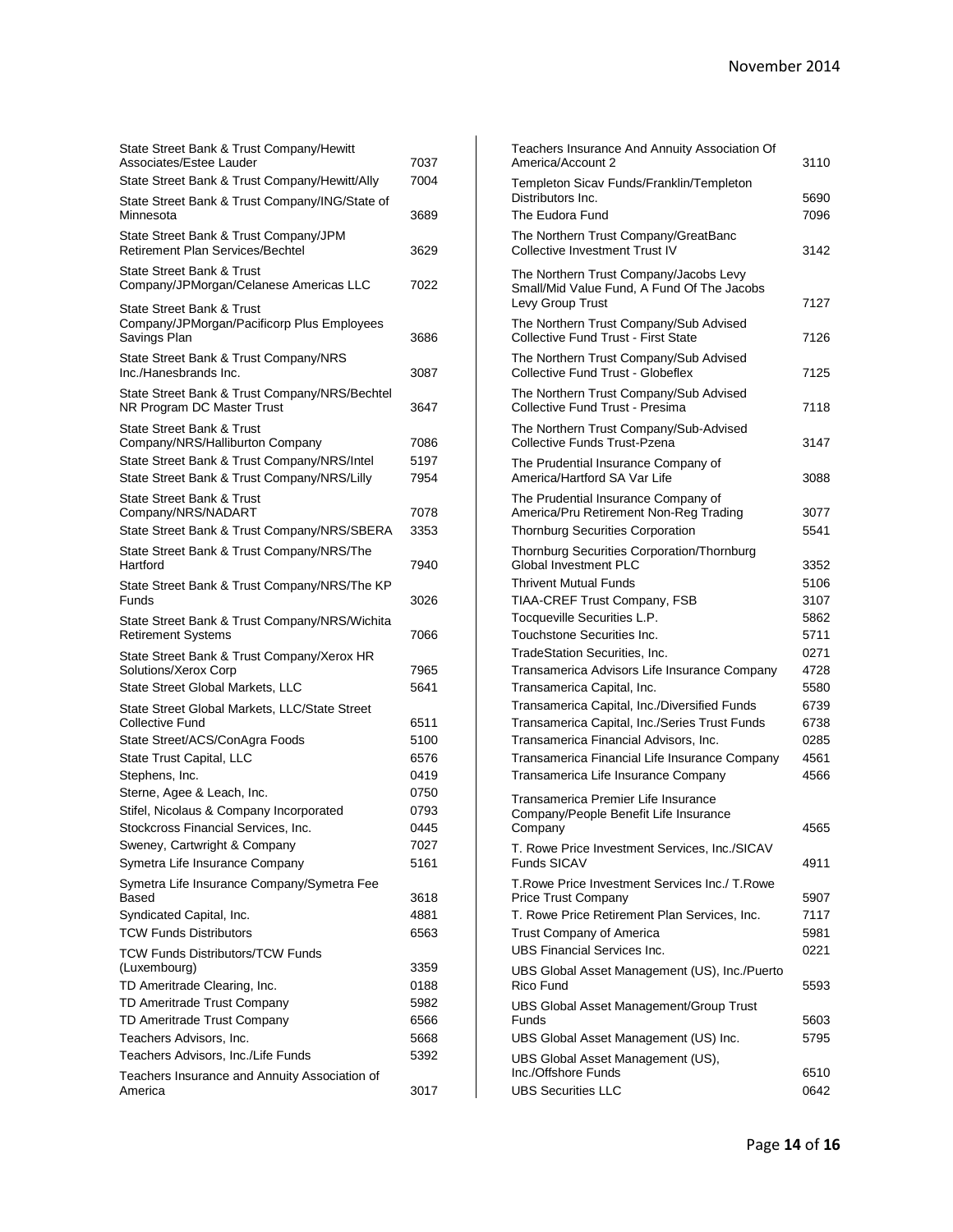| Ultimus Fund Distributors LLC/BPV Family of<br>Funds                          | 3768 |
|-------------------------------------------------------------------------------|------|
| Ultimus Fund Distributors LLC/EBS Funds                                       | 3094 |
| Ultimus Fund Distributors LLC/Wavelength Funds                                | 3052 |
| Ultimus Fund Distributors, LLC/Alphamark<br><b>Investment Trust</b>           |      |
|                                                                               | 5653 |
| Ultimus Fund Distributors, LLC/Apex Funds                                     | 3342 |
| Ultimus Fund Distributors, LLC/Barrow Street<br>Funds                         | 7974 |
| Ultimus Fund Distributors, LLC/Berwyn Funds                                   | 5605 |
| Ultimus Fund Distributors, LLC/Cincinnati Asset<br><b>Management Funds</b>    | 3395 |
| Ultimus Fund Distributors, LLC/CM Advisors<br>Family Of Funds                 | 5730 |
| Ultimus Fund Distributors, LLC/Davenport &<br>Company                         | 5567 |
| Ultimus Fund Distributors, LLC/Edge Funds                                     | 3120 |
| Ultimus Fund Distributors, LLC/Flippin Bruce &                                |      |
| Porter Funds                                                                  | 5733 |
| Ultimus Fund Distributors, LLC/Gardner Lewis<br><b>Investment Trust</b>       | 5888 |
| Ultimus Fund Distributors, LLC/Government<br><b>Street Funds</b>              | 5732 |
| Ultimus Fund Distributors, LLC/Hussman                                        |      |
| <b>Strategic Growth Fund</b>                                                  | 5479 |
| Ultimus Fund Distributors, LLC/Jamestown Funds                                | 5490 |
| Ultimus Fund Distributors, LLC/Lyrical Funds                                  | 7069 |
| Ultimus Fund Distributors, LLC/Papp Investment                                |      |
| Trust                                                                         | 5114 |
| Ultimus Fund Distributors, LLC/Piedmont<br><b>Investment Trust</b>            | 6595 |
| Ultimus Fund Distributors, LLC/Profit Funds<br><b>Investment Trust</b>        | 6593 |
| Ultimus Fund Distributors, LLC/Schwartz<br><b>Investment Trust</b>            | 5830 |
| Ultimus Fund Distributors, LLC/Stadion                                        |      |
| <b>Investment Trust</b>                                                       | 6692 |
| Ultimus Fund Distributors, LLC/Stralem Funds                                  | 5639 |
| Ultimus Fund Distributors, LLC/TFS Capital                                    |      |
| <b>Investment Trust</b>                                                       | 5430 |
| Ultimus Fund Distributors, LLC/The Cutler Trust                               | 3335 |
| Ultimus Fund Distributors, LLC/The First Western<br>Funds                     | 7003 |
| Ultimus Fund Distributors, LLC/The Investment<br><b>House Funds</b>           |      |
|                                                                               | 5558 |
| Ultimus Fund Distributors, LLC/WST Investment                                 |      |
| Trust                                                                         | 1325 |
| UMB Bank National Association/UMB Financial<br>Services, Inc.                 | 5988 |
| UMB Bank, N.A.                                                                | 2450 |
| UMB Distribution Services LLC/Aspiriant Funds                                 | 3369 |
| <b>UMB Distribution Services LLC/FPA Funds</b>                                | 5851 |
| <b>UMB Distribution Services, LLC/Vericimetry</b>                             | 3761 |
| <b>UMB Distribution Services, LLC</b>                                         | 4854 |
| UMB Distribution Services, LLC/Comerica<br><b>Collective Investment Funds</b> |      |

| UMB Distribution Services, LLC/Commonwealth                                    |              |
|--------------------------------------------------------------------------------|--------------|
| <b>International Series Trust</b>                                              | 4878         |
| UMB Distribution Services, LLC/Giant 5 Funds                                   | 6534         |
| UMB Distribution Services, LLC/Green Century<br>Funds                          | 6676         |
| <b>UMB Distribution Services, LLC/Marsico</b><br>Investment Funds              | 5728         |
| <b>UMB Distribution Services, LLC/Stewart Capital</b><br>Advisors              | 6599         |
| <b>UMB Distribution Services, LLC/Wasatch</b>                                  |              |
| Advisors Fund Inc.                                                             | 5773         |
| <b>UMB Distribution Services, LLC/Westport Funds</b>                           | 5598         |
| Unified Financial Securities, Inc.                                             | 4965         |
| Unified Financial Securities, Inc./LS Opportunity                              |              |
| Fund                                                                           | 5380         |
| Unified Financial Securities, Inc./1492 Funds                                  | 3797         |
| Unified Financial Securities, Inc./Angel Oak                                   |              |
| Family of Funds                                                                | 5147         |
| Unified Financial Securities, Inc./API Trust Fund                              | 4972         |
| Unified Financial Securities, Inc./Appleseed Fund                              | 5286         |
| Unified Financial Securities, Inc./Auer Growth                                 |              |
| Funds<br>Unified Financial Securities, Inc./BFS Funds                          | 5290<br>7990 |
| Unified Financial Securities, Inc./BRC Funds                                   | 7028         |
|                                                                                |              |
| Unified Financial Securities, Inc./Cloud Capital<br>Funds                      | 3729         |
| Unified Financial Securities, Inc./Crawford Funds                              | 5296         |
| Unified Financial Securities, Inc./Dana Funds                                  | 7995         |
| Unified Financial Securities, Inc./Dean Family of<br>Funds                     | 4927         |
| Unified Financial Securities, Inc./Dreman Fund                                 | 5418         |
| Unified Financial Securities, Inc./Epicurus Mexico<br><b>Fixed Income Fund</b> | 3039         |
| Unified Financial Securities, Inc./FBO Alta Trust                              | 5287         |
| Unified Financial Securities, Inc./FBO Roosevelt                               |              |
| Funds                                                                          | 4725         |
| Unified Financial Securities, Inc./Golub Group                                 | 5306         |
| Unified Financial Securities, Inc./Granite Funds                               | 3790         |
| Unified Financial Securities, Inc./Green Owl                                   |              |
| Funds                                                                          | 3774         |
| Unified Financial Securities, Inc./Hirtle Callaghan                            |              |
| Trust                                                                          | 6574         |
| Unified Financial Securities, Inc./Huntington Fund                             | 5832         |
| Unified Financial Securities, Inc./Huntington<br>National Bank                 | 3712         |
| Unified Financial Securities, Inc./Iron Funds                                  | 5301         |
| Unified Financial Securities, Inc./Martin Funds                                | 3303         |
| Unified Financial Securities, Inc./Meritage Funds                              | 1391         |
| Unified Financial Securities, Inc./Spouting Rock<br>Funds                      | 3141         |
| Unified Financial Securities, Inc./Symons Funds                                | 5307         |
| Unified Financial Securities, Inc./Toreador Funds                              | 5308         |
| Unified Trust Company, National Association                                    | 5983         |
| Union Bank and Trust Company Nebraska                                          | 2067         |
| UOB Global Capital (Dublin) Limited                                            | 3393         |
| Upromise Investments, Inc.                                                     | 5704         |